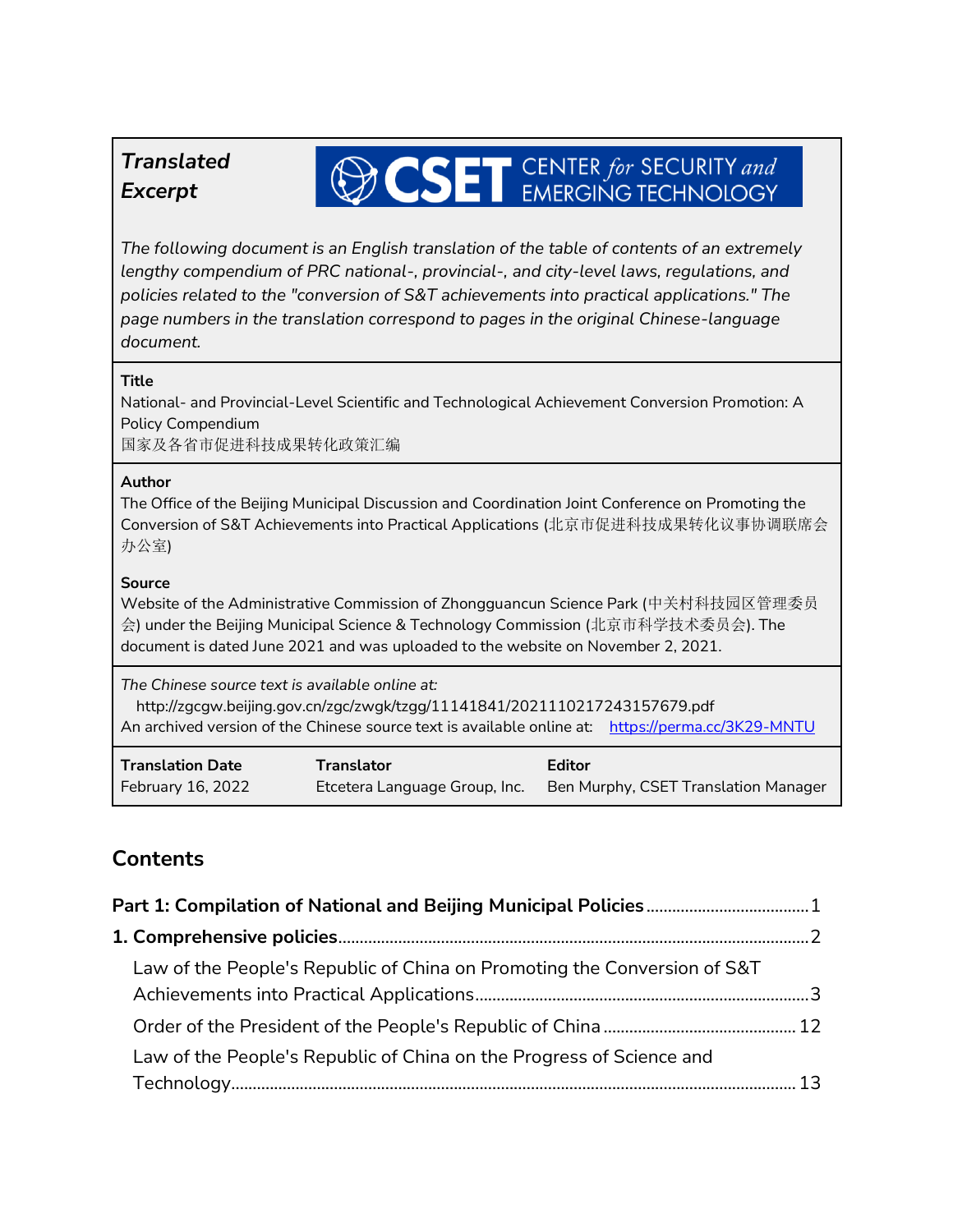| Opinions of the Central Committee of the Chinese Communist Party (CCP)<br>and the State Council on Constructing a More Perfect Market-Oriented            |  |
|-----------------------------------------------------------------------------------------------------------------------------------------------------------|--|
| Opinions of the CCP Central Committee and the State Council on<br>Accelerating the Improvement of the Socialist Market Economic System in                 |  |
|                                                                                                                                                           |  |
| Decision of the State Council on Accelerating the Cultivation and                                                                                         |  |
| Opinions of the State Council on Several Policies and Measures for<br>Vigorously Promoting Popular Entrepreneurship and Mass Innovation 55                |  |
| Circular of the State Council on Issuing and Implementing Certain Provisions<br>for the Law of the People's Republic of China on Promoting the Conversion |  |
| Circular of the State Council on Several Measures for Optimizing Scientific<br>Research Management and Improving Scientific Research Performance  69      |  |
| Circular of the General Office of the State Council on Issuing the Action Plan<br>for Promoting the Transfer and Conversion of S&T Achievements into      |  |
| Opinions of the General Office of the State Council on Promoting the Deep<br>Development of Military-Civil Fusion in the National Defense Technology      |  |
| Several Opinions of the General Office of the State Council on Deepening                                                                                  |  |
| Several Opinions of the State Council on Comprehensively Strengthening                                                                                    |  |
| Opinions of the State Council on Promoting the High-Quality Development<br>of Innovation and Entrepreneurship and Creating an Upgraded Version of         |  |
| Guiding Opinions of the General Office of the State Council on Promoting<br>the Construction and Development of Agricultural High-Tech Industry           |  |
| Circular of the General Office of the State Council on Promoting the Second                                                                               |  |
| Implementation Opinions of the General Office of the State Council on<br>Enhancing the Leading Role of Popular Entrepreneurship and Mass                  |  |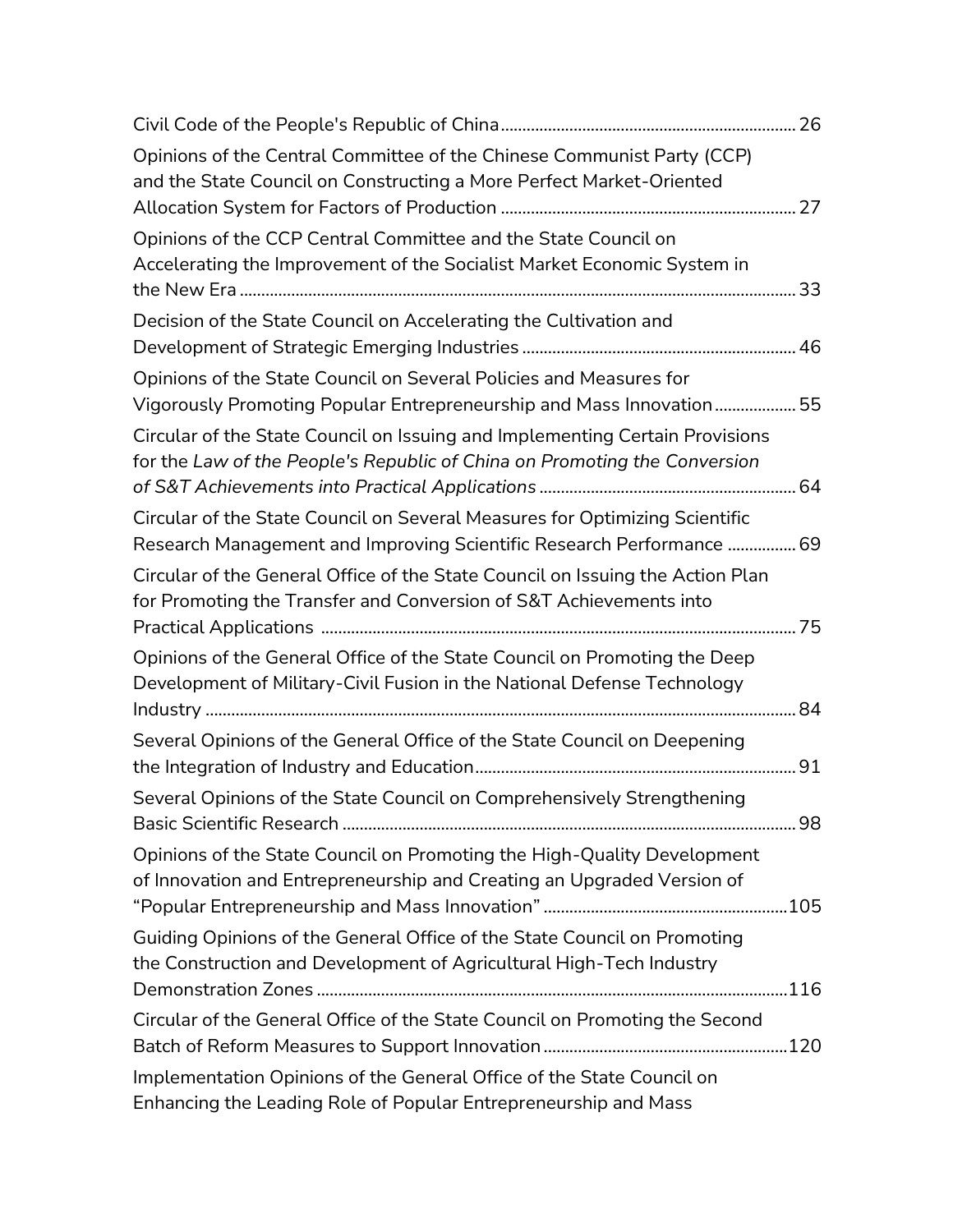| Innovation Demonstration Bases, Further Promoting Reform, Stabilizing                                                                                                                                                                     |
|-------------------------------------------------------------------------------------------------------------------------------------------------------------------------------------------------------------------------------------------|
|                                                                                                                                                                                                                                           |
| Several Opinions of the State Council on Promoting the High-Quality<br>Development of National High-Tech Industrial Development Zones 133                                                                                                 |
| Circular of the General Office of the Ministry of Science and Technology<br>(MOST) on Accelerating the Construction and Development of the National<br>Demonstration Zone for the Transfer and Conversion of S&T Achievements             |
| Circular of MOST on Issuing Several Opinions on the Development of the                                                                                                                                                                    |
| Certain Opinions of the Ministry of Education, the China National Intellectual<br>Property Administration, and MOST on Improving the Quality of Patents at<br>Institutions of Higher Education and Promoting Patent Conversion and Use146 |
| Several Opinions of the Ministry of Education and MOST on Strengthening<br>the Transfer and Conversion of S&T Achievements into Practical                                                                                                 |
| Circular of the General Office of the Ministry of Education on Further<br>Promoting the Implementation of Policies on the Conversion of S&T<br>Achievements into Practical Applications in Institutions of Higher Education 156           |
| Circular of the General Office of the Ministry of Education on Issuing the<br>Action Plan for Promoting the Transfer and Conversion of S&T<br>Achievements into Practical Applications in Institutions of Higher Education 160            |
| Guiding Opinions of the Development Center for Medical Science &<br>Technology of the National Health Commission on Comprehensively                                                                                                       |
| Guiding Opinions of the Development Center for Medical Science &<br>Technology of the National Health Commission on Strengthening the<br>Transfer and Conversion of Health Technology Achievements into Practical                         |
| Several Opinions of the State Administration of Science, Technology and<br>Industry for National Defense (SASTIND) on Promoting the Conversion of<br>S&T Achievements into Practical Applications in the National Defense S&T             |
| Opinions of the China Food and Drug Administration on Promoting the                                                                                                                                                                       |
| Implementation Plan for the Special Initiative of the Chinese Academy of                                                                                                                                                                  |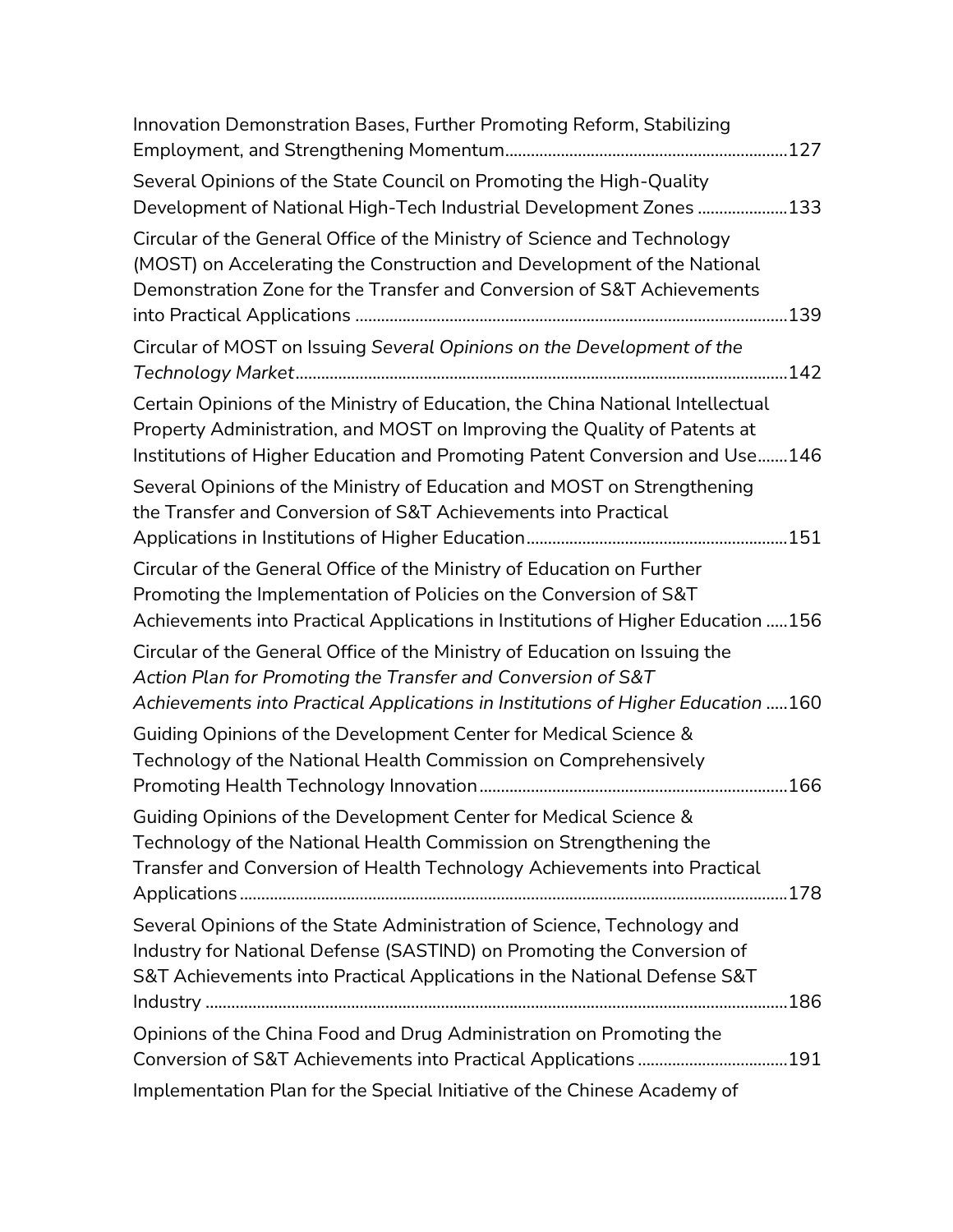| Sciences (CAS) to Promote the Transfer and Conversion of S&T                                                                                                                                                                                                                                    |  |
|-------------------------------------------------------------------------------------------------------------------------------------------------------------------------------------------------------------------------------------------------------------------------------------------------|--|
| Guiding Opinions of CAS on Accelerating the Transfer and Conversion of<br>S&T Achievements into Practical Applications in the New Era 209                                                                                                                                                       |  |
| Circular of CAS on Issuing the Administrative Measures for the Key Special<br>Projects of the Transfer and Conversion of S&T Achievements into Practical                                                                                                                                        |  |
| Circular of the Ministry of Agriculture on Issuing the Detailed<br>Implementation of the Law of the People's Republic of China on Promoting<br>the Conversion of S&T Achievements into Practical Applications by the                                                                            |  |
| Guiding Opinions of the Ministry of Agriculture, MOST, Ministry of Finance,<br>Ministry of Education, and Ministry of Human Resources and Social Security<br>on Expanding the Pilot Reform of Seed Industry Talent Development and                                                              |  |
| Circular of the Ministry of Transport on Issuing the Interim Measures for<br>Promoting the Conversion of S&T Achievements into Practical Applications 229                                                                                                                                       |  |
| Interim Measures of the Ministry of Land and Resources on Promoting the                                                                                                                                                                                                                         |  |
| Implementation Opinions of the Chinese Communist Party (CCP) Group of<br>the Ministry of Natural Resources on Deepening the Reform of the S&T                                                                                                                                                   |  |
| Several Measures of the CCP Group of the Ministry of Natural Resources on                                                                                                                                                                                                                       |  |
| Circular of the Ministry of Water Resources on Issuing Guiding Opinions on<br>Promoting the Conversion of S&T Achievements into Practical Applications257                                                                                                                                       |  |
| Guiding Opinions of MOST, the General Administration of Quality<br>Supervision, Inspection and Quarantine, and the Standardization<br>Administration of China on Strengthening the Research and Development of<br>Technical Standards in the Special Implementation of the National S&T Plan263 |  |
| Regulations of Beijing Municipality on Promoting the Conversion of S&T                                                                                                                                                                                                                          |  |
| Guiding Opinions of the Beijing Municipal People's Government on Further<br>Promoting the Conversion and Industrialization of S&T Achievements 278                                                                                                                                              |  |
| Several Opinions of the General Office of the Beijing Municipal People's<br>Government on Accelerating the Conversion of S&T Achievements into                                                                                                                                                  |  |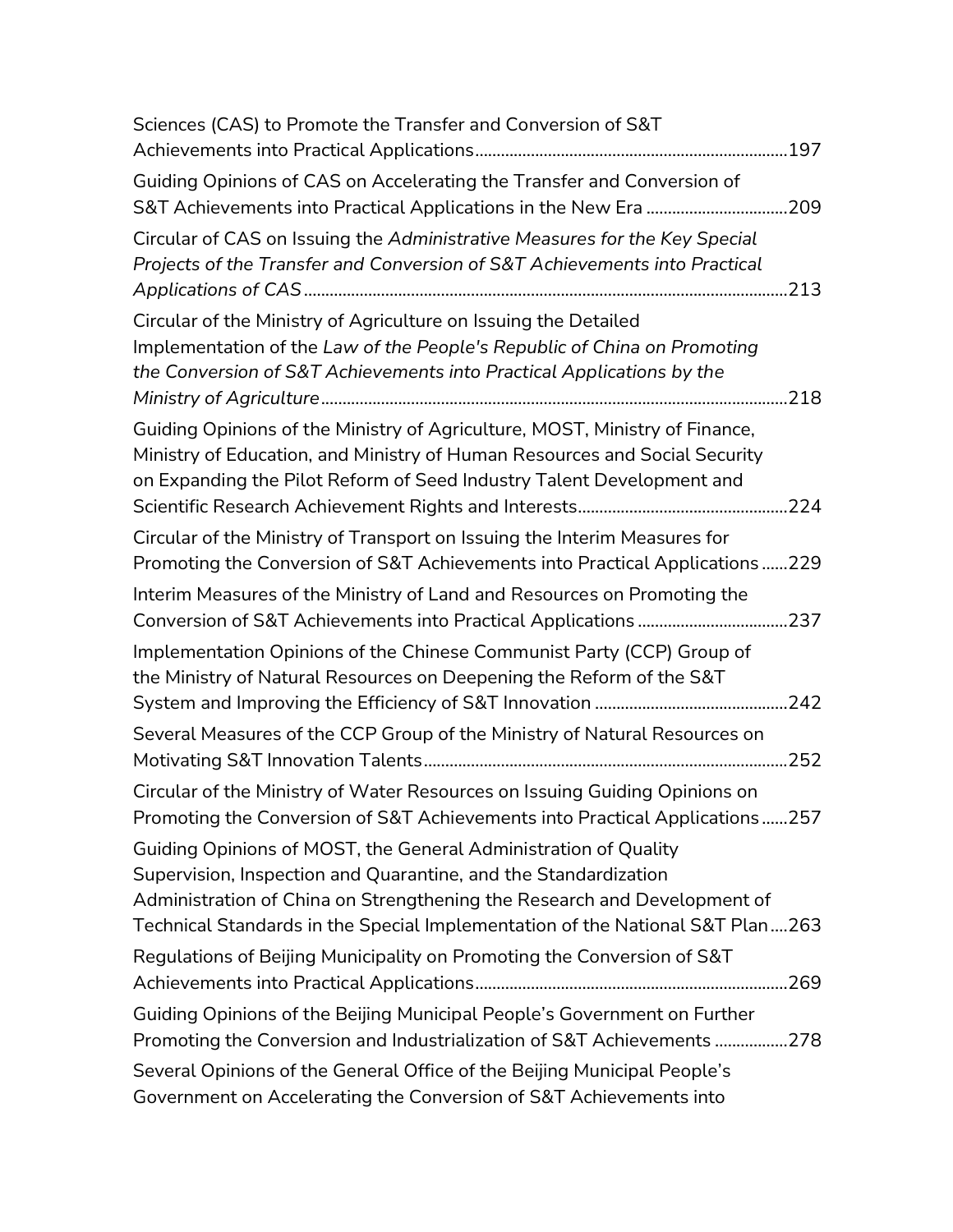| Practical Applications and Collaborative Innovation in S&T at Institutions of                                                                                                                                                     |  |
|-----------------------------------------------------------------------------------------------------------------------------------------------------------------------------------------------------------------------------------|--|
| Several Opinions of the General Office of the Beijing Municipal People's<br>Government on Accelerating the Conversion and Industrialization of S&T                                                                                |  |
| Achievements at Scientific Research Institutions (for Trial Implementation)288                                                                                                                                                    |  |
| Circular of the General Office of the Beijing Municipal People's Government<br>on Issuing the Beijing Action Plan for Promoting the Transfer and                                                                                  |  |
|                                                                                                                                                                                                                                   |  |
| Circular of the Beijing Municipal People's Government on Issuing the<br>Several Policies and Measures on Deepening the Reform of the S&T System<br>and Accelerating the Construction of the National S&T Innovation Center in     |  |
| Opinions of the Beijing Municipal Education Commission on Further<br>Improving the Patent Quality of Institutions of Higher Education in Beijing<br>and Accelerating the Transfer and Conversion of S&T Achievements311           |  |
| Circular of the CAS Bureau of S&T Promotion and Development, the Beijing<br>Branch of CAS, and the Administrative Commission of Zhongguancun<br>Science Park on the Issuance of the Measures to Promote the Transfer and          |  |
| Circular of the Beijing Municipal Administration of Hospitals on Issuing the<br>Five-Year Action Plan for Medical S&T Innovation (2018-2022) 320                                                                                  |  |
|                                                                                                                                                                                                                                   |  |
| Several Opinions of the General Office of the CCP Central Committee and<br>the General Office of the State Council on Implementing a Distribution                                                                                 |  |
| Circular of MOST, the Ministry of Finance, the Ministry of Education, and<br>CAS on the Continuous Development of Special Initiatives to Reduce the<br>Burden on Scientific Researchers and Stimulate Innovation and Vitality 334 |  |
| Circular of the Ministry of Finance on Further Enhancing Authorization and<br>Promoting the Conversion of S&T Achievements into Practical Applications 338                                                                        |  |
| Circular of Six Departments including MOST on the Issuance of Several<br>Opinions on Expanding Scientific Research-Related Autonomy of<br>Institutions of Higher Education and Scientific Research Institutions 340               |  |
| Circular of MOST, the Ministry of Finance, and the State Taxation<br>Administration on Measures for the Publication of Information on Cash<br>Rewards for the Conversion of S&T Achievements into Practical                       |  |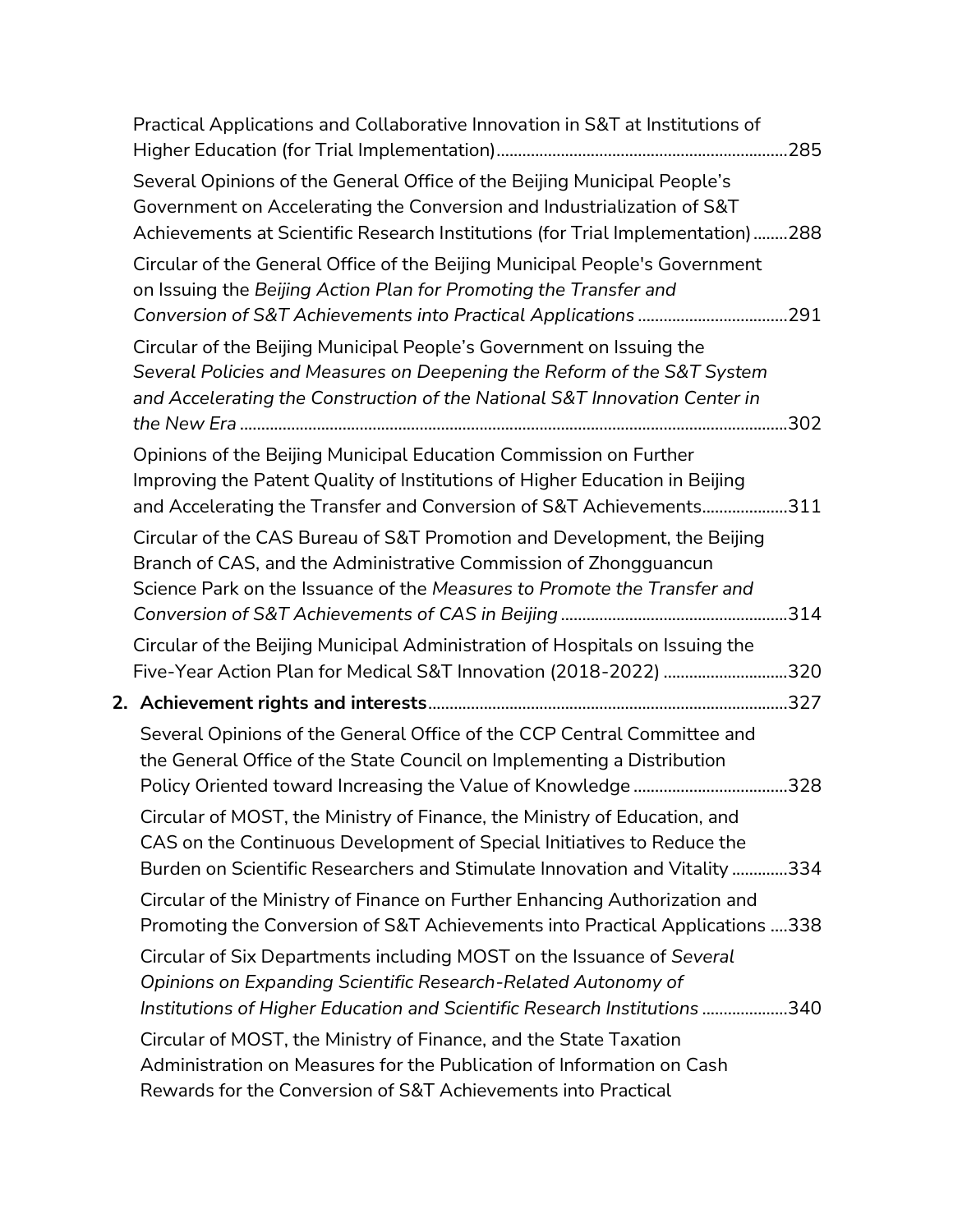| Circular of the Ministry of Finance, MOST, and the State-Owned Assets<br>Supervision and Administration Commission (SASAC) on Issuing the                                                                         |  |
|-------------------------------------------------------------------------------------------------------------------------------------------------------------------------------------------------------------------|--|
| Interim Measures for Incentives for Equity and Dividends of State-Owned                                                                                                                                           |  |
| Circular of the Ministry of Finance, MOST, and SASAC on the Expansion of<br>the Implementation Scope of the Interim Measures for the Equity and                                                                   |  |
| Circular of Nine Departments including MOST on the Issuance of the<br>Implementation Plan for the Pilot Implementation of Granting Scientific<br>Researchers Title Ownership of S&T Achievements or Long-Term Use |  |
| Circular of MOST on Issuing the List of Pilot Units Granting Researchers the<br>Ownership of S&T Achievements or Long-Term Use Rights 366                                                                         |  |
| Circular of the CCP Group of CAS on Issuing the Administrative Measures<br>for Concurrent Employment and Conversion Incentives for S&T Leaders of                                                                 |  |
| Circular of MOST, the National Development and Reform Commission<br>(NDRC), and the Ministry of Finance on Issuing the Administrative                                                                             |  |
| Circular of MOST, NDRC, and the Ministry of Finance on Issuing the Ten<br>Measures to Further Deepen Management Reform and Stimulate<br>Innovation Vitality to Ensure the Completion of the Set Goals of Major    |  |
| Guiding Opinions of the Ministry of Human Resources and Social Security<br>on Supporting and Encouraging the Innovation and Entrepreneurship of                                                                   |  |
| Guiding Opinions of the Ministry of Human Resources and Social Security<br>on Further Supporting and Encouraging the Innovation and<br>Entrepreneurship of Scientific Researchers in Public Institutions394       |  |
| Circular of the Ministry of Human Resources and Social Security, Ministry of<br>Finance, and MOST on Issues Concerning the Incorporation of Cash<br>Rewards for the Conversion of S&T Achievements into Practical |  |
| Applications by Institutional Scientific Researchers into Performance Pay                                                                                                                                         |  |
| Implementation Opinions of the Beijing Municipal Human Resources and                                                                                                                                              |  |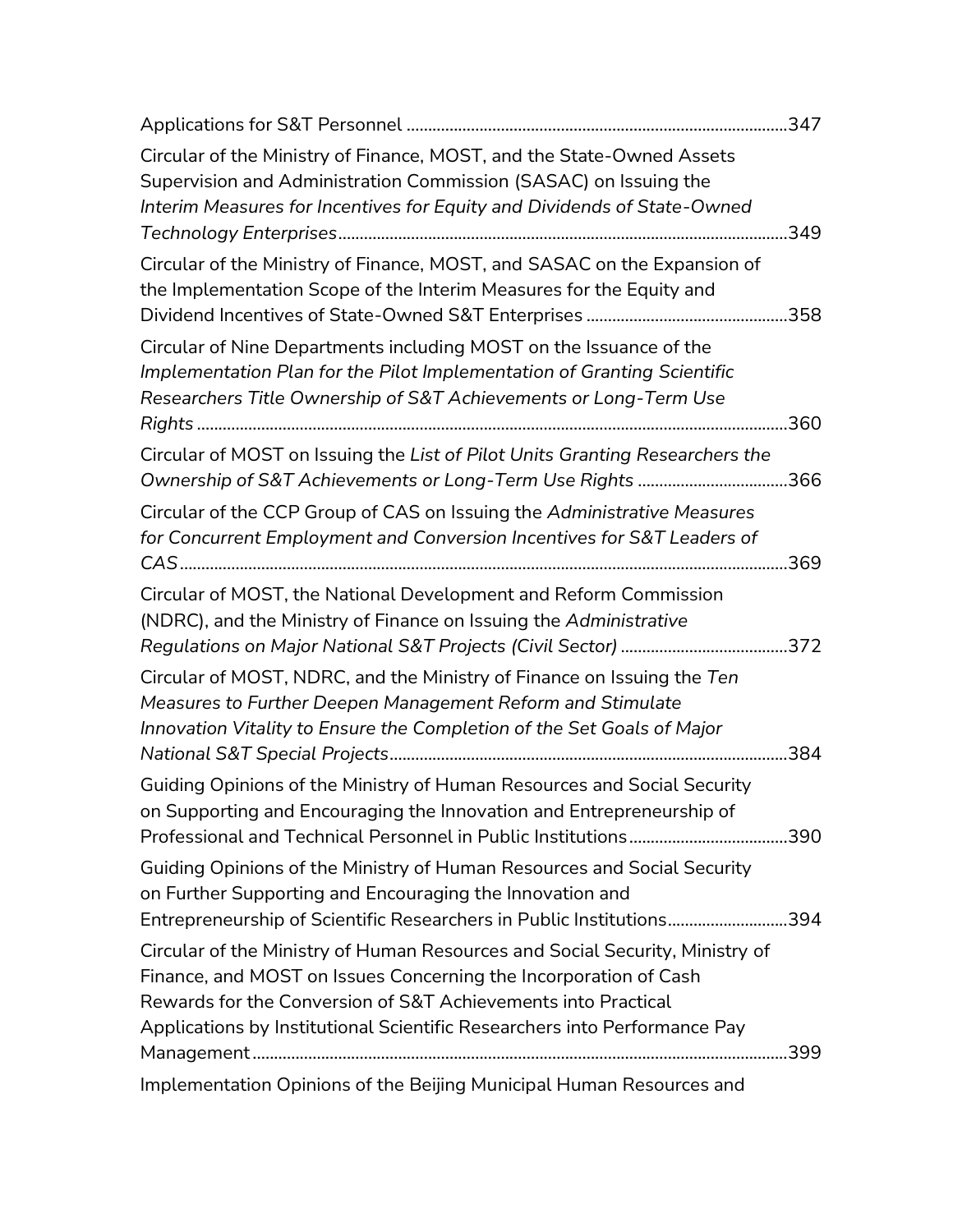| Social Security Bureau on Supporting and Encouraging Professional and<br>Technical Personnel in Institutions of Higher Education, Scientific Research<br>Institutions, and Other Institutions to Innovate and Start Businesses401 |  |
|-----------------------------------------------------------------------------------------------------------------------------------------------------------------------------------------------------------------------------------|--|
| Circular of the Beijing Municipal Education Commission on Issuing the<br>Implementation Measures on Supporting and Encouraging the Innovation<br>and Entrepreneurship of Professional and Technical Personnel in Municipal        |  |
| Circular of the Beijing Municipal Health and Family Planning Commission<br>on Issuing the Measures for the Special Management of the Capital's                                                                                    |  |
| Circular of the Beijing Municipal Administration of Hospitals on Issuing the<br>Guiding Opinions on Further Strengthening the Medical Research Projects                                                                           |  |
|                                                                                                                                                                                                                                   |  |
| Circular of the General Office of the State Council on Forwarding the<br>Guiding Opinions of MOST on Accelerating the Establishment of the                                                                                        |  |
|                                                                                                                                                                                                                                   |  |
| Circular of the General Office of the State Council on Issuing the Measures                                                                                                                                                       |  |
| Decision of the Ministry of Finance on Amending the Interim Measures for<br>the Administration of State-Owned Assets of Public Institutions 437                                                                                   |  |
| Interim Measures of the Ministry of Finance for the Administration of State-                                                                                                                                                      |  |
| Interim Measures of the Ministry of Finance for the Administration of the                                                                                                                                                         |  |
| Interim Measures of the Ministry of Finance for the Administration of State-<br>Owned Assets Disposal of Central-Level Public Institutions465                                                                                     |  |
| Guiding Opinions of the Ministry of Finance on Further Regulating and<br>Strengthening the Management of State-Owned Assets of Administrative                                                                                     |  |
| Circular of the Ministry of Finance on Issuing the Administrative Measures<br>for the State-Owned Assets Annual Reports of Administrative Institutions  483                                                                       |  |
| Supplementary Circular of the Ministry of Finance on the Administrative<br>Measures for the Archive Work of State-Owned Assets Assessment                                                                                         |  |
| Circular of the Ministry of Finance on Issuing the Supplementary Provisions                                                                                                                                                       |  |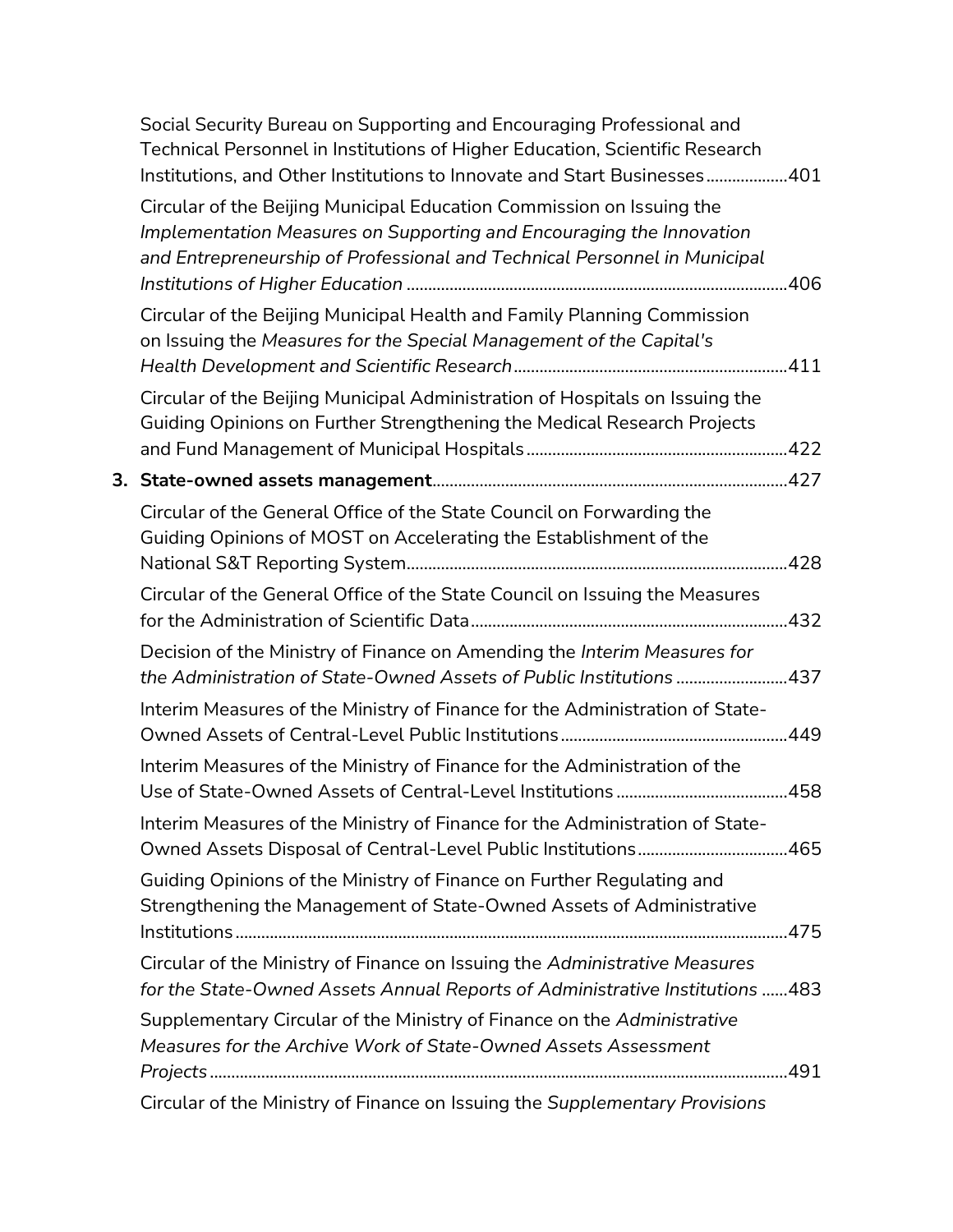| on the Management of the Disposal of State-Owned Assets of Institutions                                                                                                                                                  |
|--------------------------------------------------------------------------------------------------------------------------------------------------------------------------------------------------------------------------|
| Circular on Further Increasing Authorization to Promote the Conversion of                                                                                                                                                |
| Interim Measures for the Administration of State-Owned Assets Handling<br>for Subordinate Departments and Institutions of the Ministry of Industry                                                                       |
| Interim Measures for the Administration of the Lease and Lending of State-<br>Owned Assets of Administrative and Public Institutions Subordinate to MIIT503                                                              |
| Interim Measures for the Administration of Outward Investment by State-                                                                                                                                                  |
| Circular of CAS on Issuing the Measures for the Administration of State-                                                                                                                                                 |
| Circular of MOST on Issuing the Interim Measures for the Administration of<br>S&T Reports of Central Fiscal S&T Planning (Special Projects, Funds) 523                                                                   |
| Circular of the Ministry of Finance and MOST on Matters Concerning the<br>Submission of Annual Reports on the Conversion of S&T Achievements into<br>Practical Applications by Research and Development Institutions and |
| Circular of MOST and the National Natural Science Foundation of China on<br>Further Consolidating National S&T Planning (Special Projects, Funds)<br>Task-Bearing Units' Scientific Research Style, Academic Style, and  |
| Circular of the Beijing Municipal Finance Bureau on Issuing the Measures<br>for the Administration of the Disposal of State-Owned Assets of Municipal                                                                    |
| Measures for the Administration of the Lease, Lending, Foreign Investment,<br>and Guarantee of State-Owned Assets of Municipal Administrative                                                                            |
| Circular of the Beijing Municipal Finance Bureau on Strengthening the<br>Evaluation of State-Owned Assets of Municipal Administrative Institutions543                                                                    |
| Circular of the Beijing Municipal Education Commission on Issuing Opinions<br>on Strengthening the Asset Management Work of Budgetary Units<br>Subordinate to the Municipal Education Commission and other documents 546 |
| Circular of the Beijing Municipal Science & Technology Commission on<br>Issuing Administrative Measures for S&T Reports for Beijing S&T Planning                                                                         |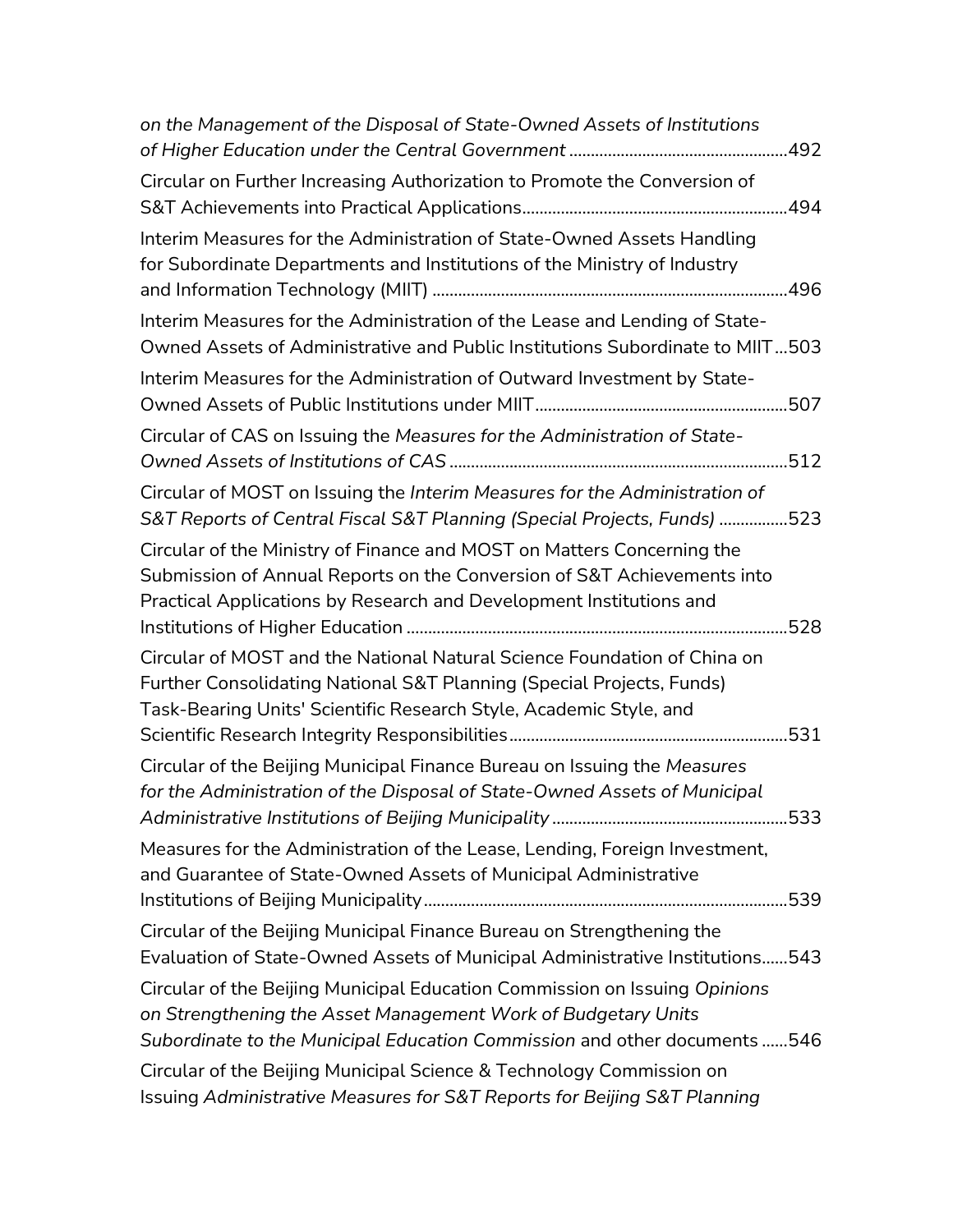| 4. |                                                                                                                                                                                                                                                                                                  |  |
|----|--------------------------------------------------------------------------------------------------------------------------------------------------------------------------------------------------------------------------------------------------------------------------------------------------|--|
|    | Circular of MOST and Ministry of Education on Issuing the Implementation<br>Opinions on Further Promoting the Construction and Development of<br>Specialized Technology Transfer Institutions in Institutions of Higher                                                                          |  |
|    | Circular of the Ministry of Education on Issuing the Interim Measures for the<br>Accreditation of the S&T Achievement Conversion and Technology Transfer                                                                                                                                         |  |
|    | Circular of the Science and Technology Department of the Ministry of<br>Education and the Administrative Commission of Zhongguancun Science<br>Park on Issuing the Implementation Plan for Promoting the Conversion of<br>S&T Achievements into Practical Applications at Institutions of Higher |  |
|    | Circular on Issuing the Implementation Rules for the Establishment of Posts<br>for Conversion of S&T Achievements into Practical Applications in Beijing<br>Institutions of Higher Education and Scientific Research Institutions 588                                                            |  |
|    |                                                                                                                                                                                                                                                                                                  |  |
|    | General Office of the CCP Central Committee and the General Office of the<br>State Council Issuance of the Opinions on Deepening the Reform of the                                                                                                                                               |  |
|    | General Office of the CCP Central Committee Issuance of the Opinions on<br>Deepening the Reform of Project Review, Talent Evaluation, and                                                                                                                                                        |  |
|    | General Office of the CCP Central Committee Issuance of the Guiding<br>Opinions on Promoting the Reform of Talent Evaluation Mechanisms by                                                                                                                                                       |  |
|    | Circular of MOST, Ministry of Education, Ministry of Human Resources and<br>Social Security, and CAS on the Launch of a Special Campaign to Rectify<br>the Emphasis on "Only Publications Authored, Only Job Titles, Only                                                                        |  |
|    | Circular of MOST on Issuing Several Measures to Eliminate the Negative<br>Orientation of "Only Publications Authored" in S&T Evaluation (for Trial                                                                                                                                               |  |
|    | Circular of the Ministry of Education and MOST on Issuing the Several<br>Opinions on Regulating the Use of Related Indexes of SCI Papers in                                                                                                                                                      |  |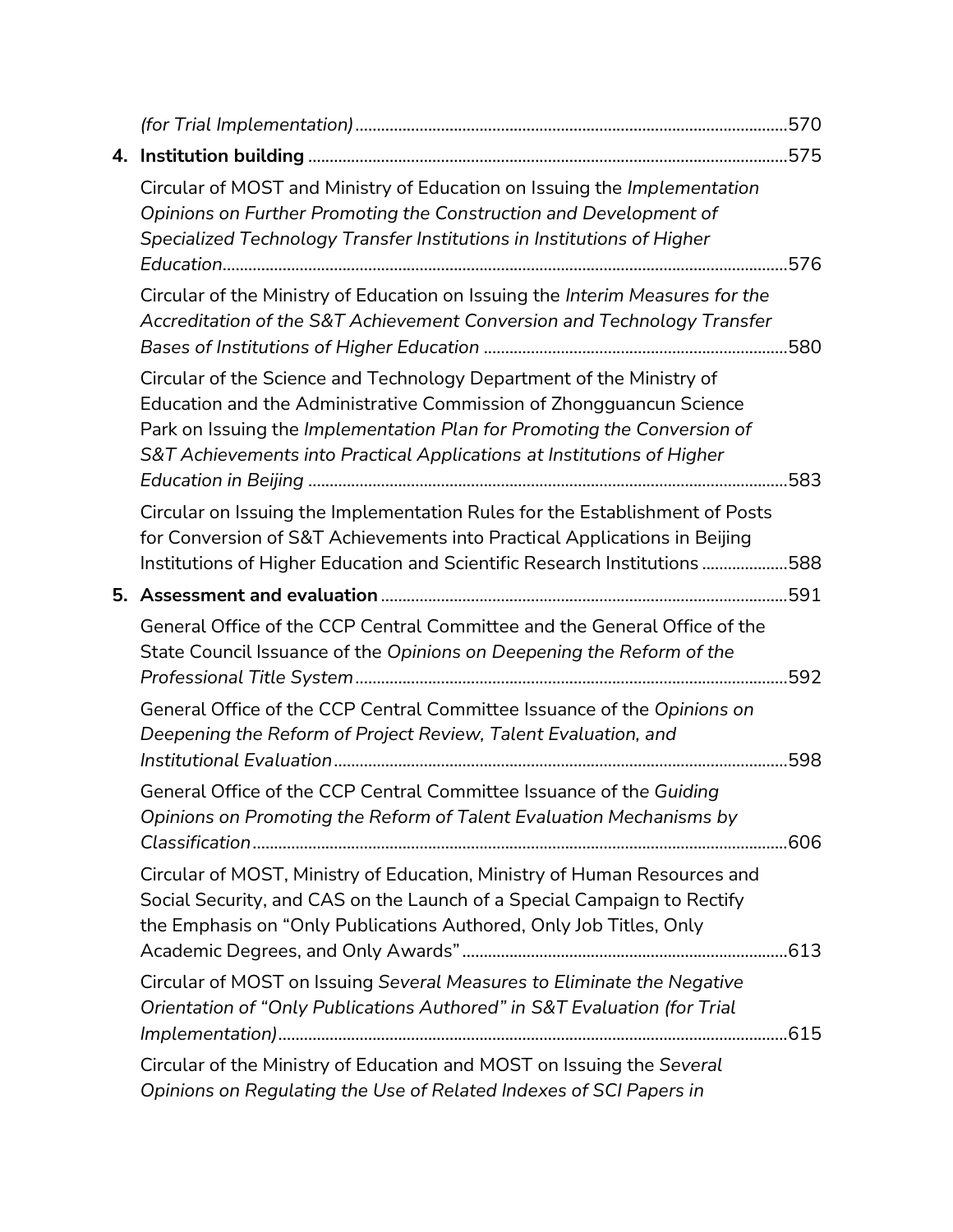| Institutions of Higher Education to Establish a Proper Evaluation                                                                                                                                                                                                                                 |  |
|---------------------------------------------------------------------------------------------------------------------------------------------------------------------------------------------------------------------------------------------------------------------------------------------------|--|
| Circular of the Ministry of Human Resources and Social Security on Issuing<br>the Guiding Opinions on Deepening the Reform of the Professional Title                                                                                                                                              |  |
| Guiding Opinions of the Ministry of Human Resources and Social Security<br>and MOST on Deepening the Reform of the Professional Title System for                                                                                                                                                  |  |
| Circular of the General Office of the Beijing Municipal CCP Committee and<br>the General Office of the Beijing Municipal People's Government on Issuing<br>the Implementation Opinions on Deepening the Reform of the Professional                                                                |  |
| Circular of the Beijing Municipal Human Resources and Social Security<br>Bureau on Issuing the Administrative Measures for the Independent<br>Evaluation and Appointment of Professional and Technical Positions in                                                                               |  |
| Circular of the Beijing Municipal Human Resources and Social Security<br>Bureau and the Beijing Municipal Education Commission on Issuing the<br>Implementation Measures for Deepening the Reform of the Professional<br>Title System for Teachers in Secondary Vocational Schools in Beijing643  |  |
| Circular of the Beijing Municipal Science & Technology Commission and the<br>Beijing Municipal Bureau of Human Resources and Social Security on<br>Issuing the Trial Measures for the Evaluation of Professional Technical<br>Qualifications of Beijing Engineering Technology Series (Technology |  |
|                                                                                                                                                                                                                                                                                                   |  |
| Circular on the Publication of the Work Plan for the Fifth Round of                                                                                                                                                                                                                               |  |
|                                                                                                                                                                                                                                                                                                   |  |
|                                                                                                                                                                                                                                                                                                   |  |
|                                                                                                                                                                                                                                                                                                   |  |
| General Office of the CCP Central Committee Issuance of the Several<br>Opinions on Further Improving the Fund Management of Central Financial                                                                                                                                                     |  |
| Circular of MOST and the Ministry of Finance on Further Optimizing                                                                                                                                                                                                                                |  |
| Circular of MOST, the Ministry of Finance, and NDRC on Issuing the                                                                                                                                                                                                                                |  |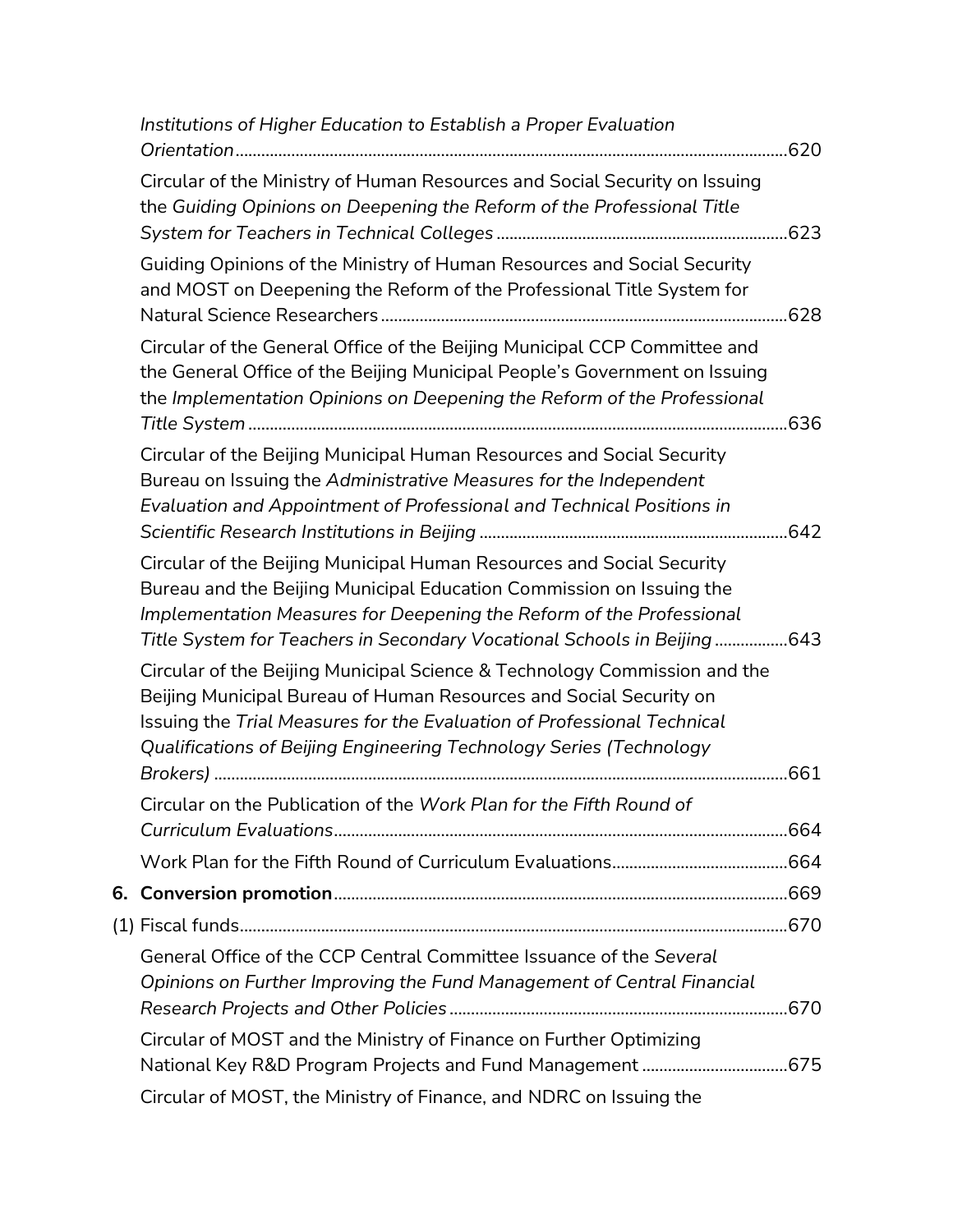| Performance Evaluation Specifications for Central Fiscal S&T Planning                                                                                                                                                                                                                 |
|---------------------------------------------------------------------------------------------------------------------------------------------------------------------------------------------------------------------------------------------------------------------------------------|
| Circular of the National Health and Family Planning Commission on Further<br>Strengthening the Management of Medical Research Projects and Funds684                                                                                                                                   |
| Circular of the General Office of the Beijing Municipal CCP Committee and<br>the General Office of the Beijing Municipal People's Government on Issuing<br>Several Policies and Measures of Beijing Municipality to Further Improve                                                   |
| Circular of the Beijing Municipal Bureau of Finance and the Beijing<br>Municipal Science & Technology Commission on Issuing the Measures for<br>the Administration of Capital S&T Innovation Voucher Funds694                                                                         |
| Circular of the Beijing Municipal Intellectual Property Office on Issuing the<br>Administrative Measures for Beijing Intellectual Property Funding Funds                                                                                                                              |
| Circular on Issuing the Administrative Measures for Supporting Funds for<br>the Promotion of the Deep Integration of S&T and Finance and Innovative<br>Development in the Zhongguancun National Independent Innovation                                                                |
| Circular of the Administrative Commission of Zhongguancun Science Park<br>on Issuing the Measures for Accurately Supporting the Construction of<br>Major Cutting-Edge Projects and Innovation Platforms in the<br>Zhongguancun National Independent Innovation Demonstration Zone 710 |
| Circular on Issuing the Administrative Measures for Supporting Funds for<br>the Collaborative Development of One District and Multiple Parks in the<br>Zhongguancun National Independent Innovation Demonstration Zone 713                                                            |
| Circular on Issuing the Administrative Measures for Supporting Funds for<br>Optimizing Entrepreneurship Services and Promoting Talent Development<br>in the Zhongguancun National Independent Innovation Demonstration Zone 717                                                       |
| Circular on Issuing the Administrative Measures for Supporting Funds for<br>Improving Innovation Capabilities and Optimizing the Innovation<br>Environment in the Zhongguancun National Independent Innovation                                                                        |
|                                                                                                                                                                                                                                                                                       |
| Circular of the Ministry of Finance and the State Taxation Administration on<br>the Individual Income Tax Policies Concerning Individual Non-Monetary                                                                                                                                 |
|                                                                                                                                                                                                                                                                                       |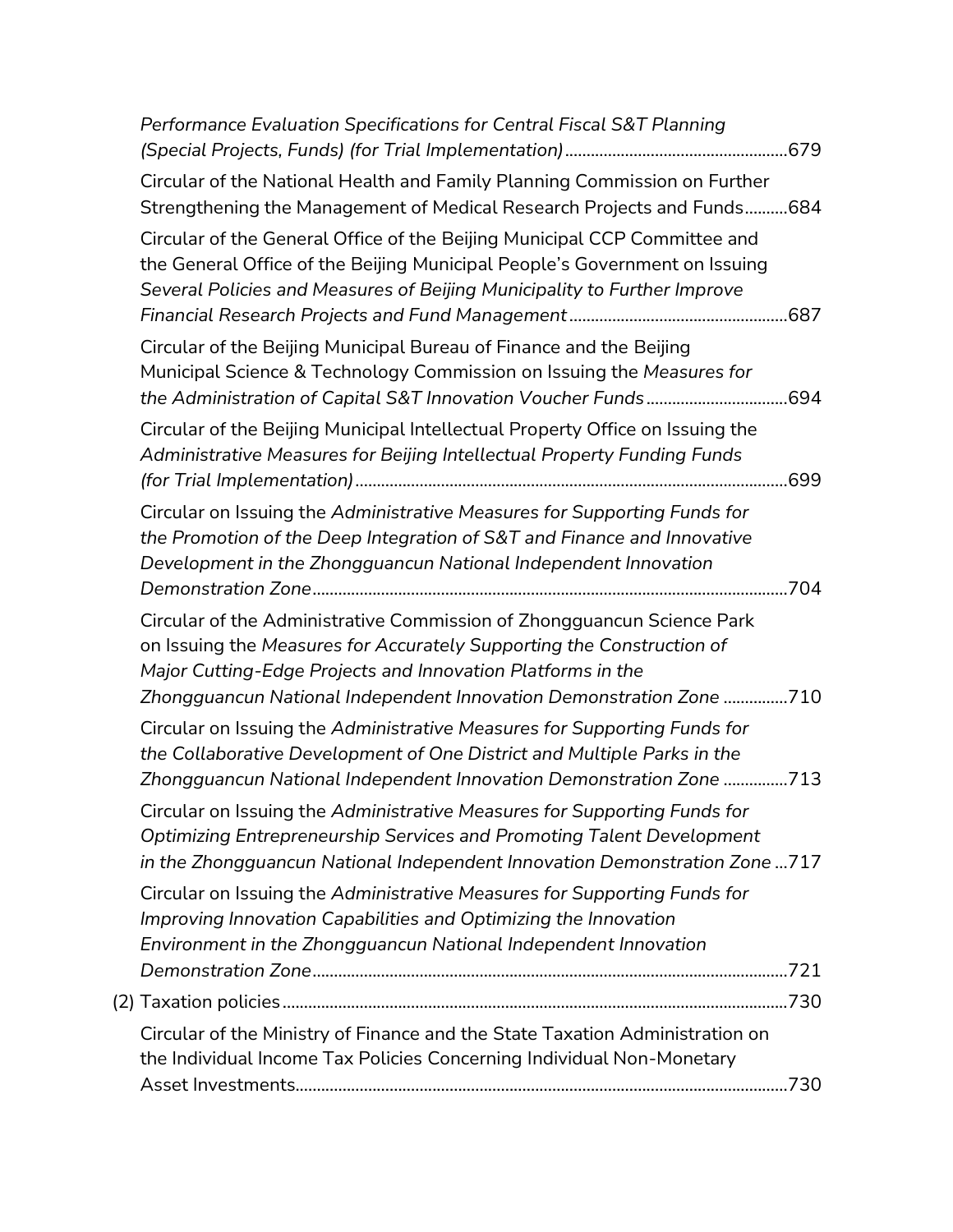| Circular of the Ministry of Finance and the State Taxation Administration on<br>Extending the Taxation Pilot Policies of the National Independent                                                                                                                                                       |  |
|---------------------------------------------------------------------------------------------------------------------------------------------------------------------------------------------------------------------------------------------------------------------------------------------------------|--|
| Innovation Demonstration Zone for Implementation Nationwide732                                                                                                                                                                                                                                          |  |
| Circular of the Ministry of Finance and the State Taxation Administration on<br>Comprehensively Launching the Pilot Program of Changing the Business                                                                                                                                                    |  |
|                                                                                                                                                                                                                                                                                                         |  |
| Circular of the Ministry of Finance and the State Taxation Administration on                                                                                                                                                                                                                            |  |
| Improving Income Tax Policies on Equity Incentives and Technology Shares 752                                                                                                                                                                                                                            |  |
| Circular of the Ministry of Finance, the State Taxation Administration, and<br>MOST on the Individual Income Tax Policy for S&T Personnel Obtaining<br>Cash Rewards for the Conversion of Professional S&T Achievements into                                                                            |  |
|                                                                                                                                                                                                                                                                                                         |  |
| Circular of the Ministry of Finance, State Taxation Administration, MOST,<br>and SASAC on the Conversion of Personal Income Tax Policies for S&T<br>Personnel of Scientific Research Institutions Obtaining Cash Rewards for<br>the Conversion of S&T Achievements into Practical Applications Obtained |  |
|                                                                                                                                                                                                                                                                                                         |  |
|                                                                                                                                                                                                                                                                                                         |  |
| Circular of the Ministry of Finance and MOST on Issuing the Interim<br>Measures for the Administration of the National Fund for Technology                                                                                                                                                              |  |
| Circular of MOST and the Ministry of Finance on Issuing the Interim                                                                                                                                                                                                                                     |  |
| Measures for the Administration of the National Fund for Technology                                                                                                                                                                                                                                     |  |
| Transfer and Commercialization for the Establishment of Venture Capital                                                                                                                                                                                                                                 |  |
| Circular of the China Banking Regulatory Commission on Further                                                                                                                                                                                                                                          |  |
| Implementing the Financial Services Supervision Policy for Small and Micro                                                                                                                                                                                                                              |  |
| Guiding Opinions of the People's Bank of China (PBOC), China Banking<br>Regulatory Commission, NDRC, MIIT, Ministry of Finance, State                                                                                                                                                                   |  |
| Administration for Market Regulation, China Securities Regulatory<br>Commission, and State Administration of Foreign Exchange on Further<br>Strengthening Financial Services for Small, Medium- and Micro Enterprises774                                                                                |  |
| Opinions of the General Office of the Beijing Municipal People's<br>Government on Further Supporting the Listing and Development of                                                                                                                                                                     |  |
|                                                                                                                                                                                                                                                                                                         |  |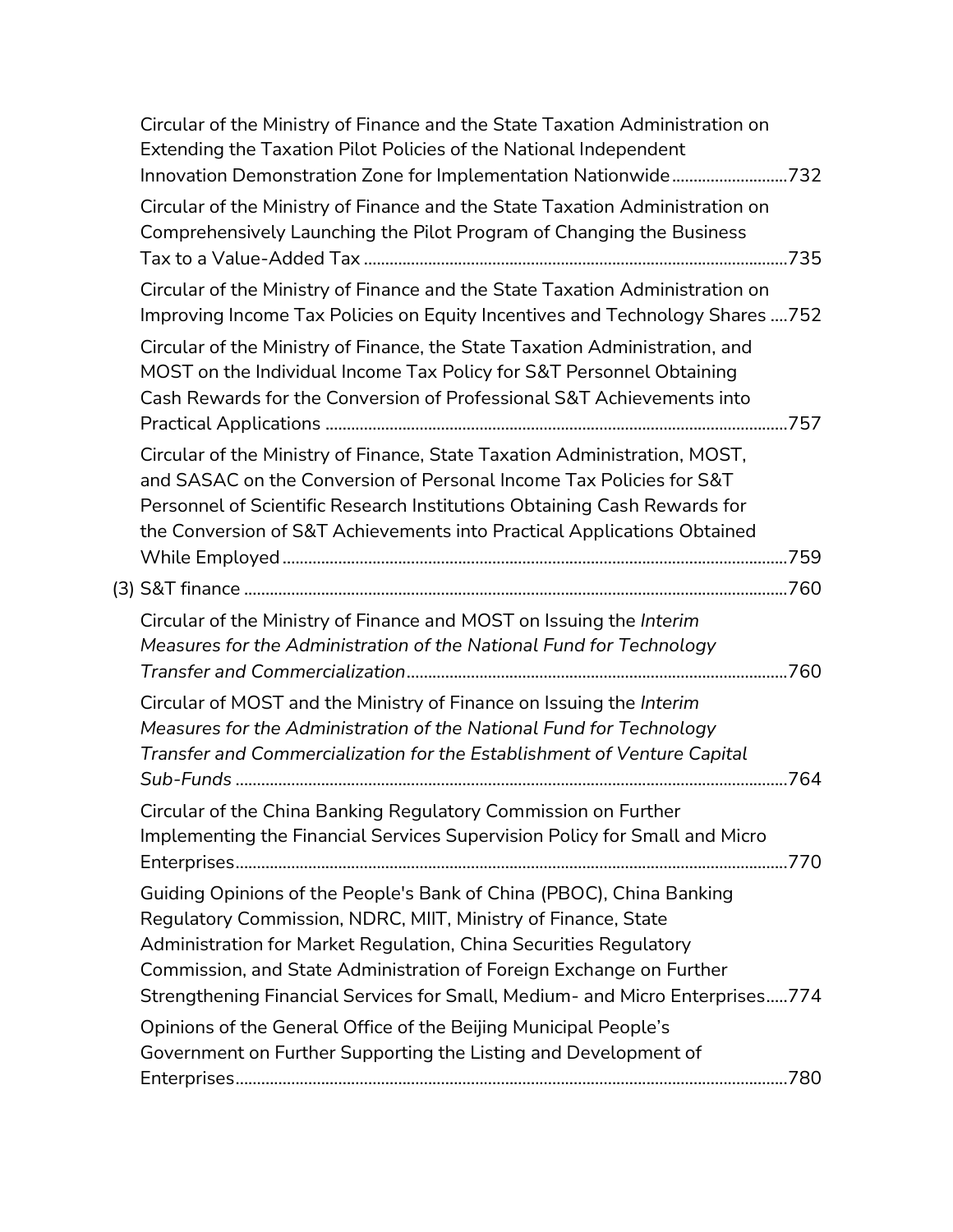| Beijing Municipality's Implementation Measures for Promoting S&T<br>Financial Innovation and Supporting the Conversion and Industrialization of                                                                                                                                                                                                                                                                                                  |  |
|--------------------------------------------------------------------------------------------------------------------------------------------------------------------------------------------------------------------------------------------------------------------------------------------------------------------------------------------------------------------------------------------------------------------------------------------------|--|
| Circular on Issuing the Several Measures on Supporting Banking Financial<br>Institutions to Carry out Pilot Projects of Investment and Loan Linkage for<br>S&T Innovation Enterprises in Zhongguancun National Independent                                                                                                                                                                                                                       |  |
| Circular of the Beijing Municipal Financial Work Bureau, Business<br>Management Department of PBOC, and Beijing Regulatory Bureau of the<br>China Banking Regulatory Commission on Issuing the Opinions on Further                                                                                                                                                                                                                               |  |
| Circular of the Beijing Municipal Bureau of Financial Affairs, Administrative<br>Commission of Zhongguancun Science Park, Xicheng District People's<br>Government, and Haidian District People's Government on Issuing the<br>Guiding Opinions on the Innovation and Development of Capital Financial                                                                                                                                            |  |
| Circular of the Beijing Local Financial Supervision and Administration<br>Bureau, Business Management Department of PBOC, the Beijing<br>Supervision and Administration Bureau of the China Banking and Insurance<br>Regulatory Commission, and the Beijing Supervision and Administration<br>Bureau of the China Securities Regulatory Commission on Issuing the<br>Several Measures on Increasing Financial Support for the Healthy            |  |
| Circular of the Administrative Commission of Zhongguancun Science Park,<br>Business Management Department of PBOC, the Beijing Supervision and<br>Administration Bureau of the China Banking and Insurance Regulatory<br>Commission, and the Beijing Supervision and Administration Bureau of the<br>China Securities Regulatory Commission on Issuing the Several Measures<br>to Further Promote the Development of Zhongguancun's Intellectual |  |
| Circular on Issuing the Measures of Beijing Municipality for the<br>Administration of Entrepreneurship Loan Guarantee Funds and Measures of<br>Beijing Municipality for the Administration of Financial Interest Discount                                                                                                                                                                                                                        |  |
| Circular on Issuing Several Measures to Further Support the Financing and<br>Development of S&T Enterprises in the Zhongguancun National                                                                                                                                                                                                                                                                                                         |  |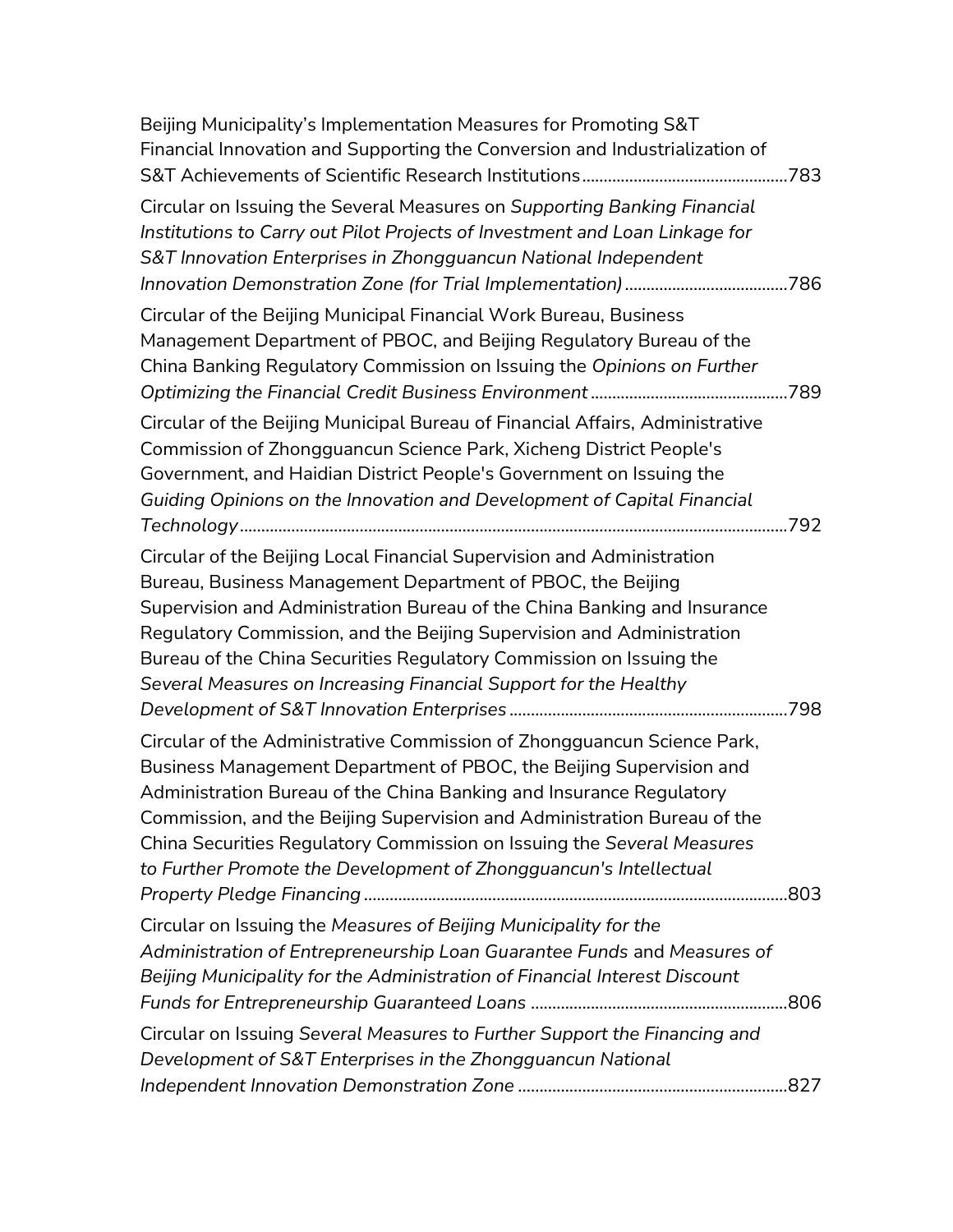| Patent Law of the People's Republic of China (as Amended in 2008)830                                                                              |  |
|---------------------------------------------------------------------------------------------------------------------------------------------------|--|
| Circular of the General Office of the CCP Central Committee and the<br>General Office of the State Council on Issuing the Opinions on             |  |
|                                                                                                                                                   |  |
|                                                                                                                                                   |  |
| Several Opinions of the State Council on Accelerating the Building of China                                                                       |  |
| Circular of the General Office of the State Council on Issuing the Measures<br>for Outward Transfer of Intellectual Property Rights (for Trial    |  |
|                                                                                                                                                   |  |
| Decision of the Standing Committee of the National People's Congress<br>(NPC) on the Establishment of Intellectual Property Courts in Beijing,    |  |
| Decision of the Standing Committee of the NPC on Several Issues<br>Concerning Litigation Procedures in Patent and Other Intellectual Property     |  |
| Circular on Implementing the Special Plan for Patent Conversion to                                                                                |  |
| Promote the Innovation and Development of Small and Medium-Size                                                                                   |  |
| Provisions of the Supreme People's Court on the Jurisdiction of Intellectual                                                                      |  |
|                                                                                                                                                   |  |
| Provisions of the Supreme People's Court on Several Issues Concerning                                                                             |  |
| Opinions of the Supreme People's Court on Comprehensively                                                                                         |  |
| Strengthening Judicial Protection of Intellectual Property Rights879                                                                              |  |
| Circular on Several Measures for the Innovation and Development of                                                                                |  |
|                                                                                                                                                   |  |
|                                                                                                                                                   |  |
| Office of China National Intellectual Property Administration on Issuing the<br>Circular on the Promotion and Implementation of Patent Navigation |  |
|                                                                                                                                                   |  |
| Circular of the China National Intellectual Property Administration on<br>Issuing the Annual Work Guidelines for Promoting the High-Quality       |  |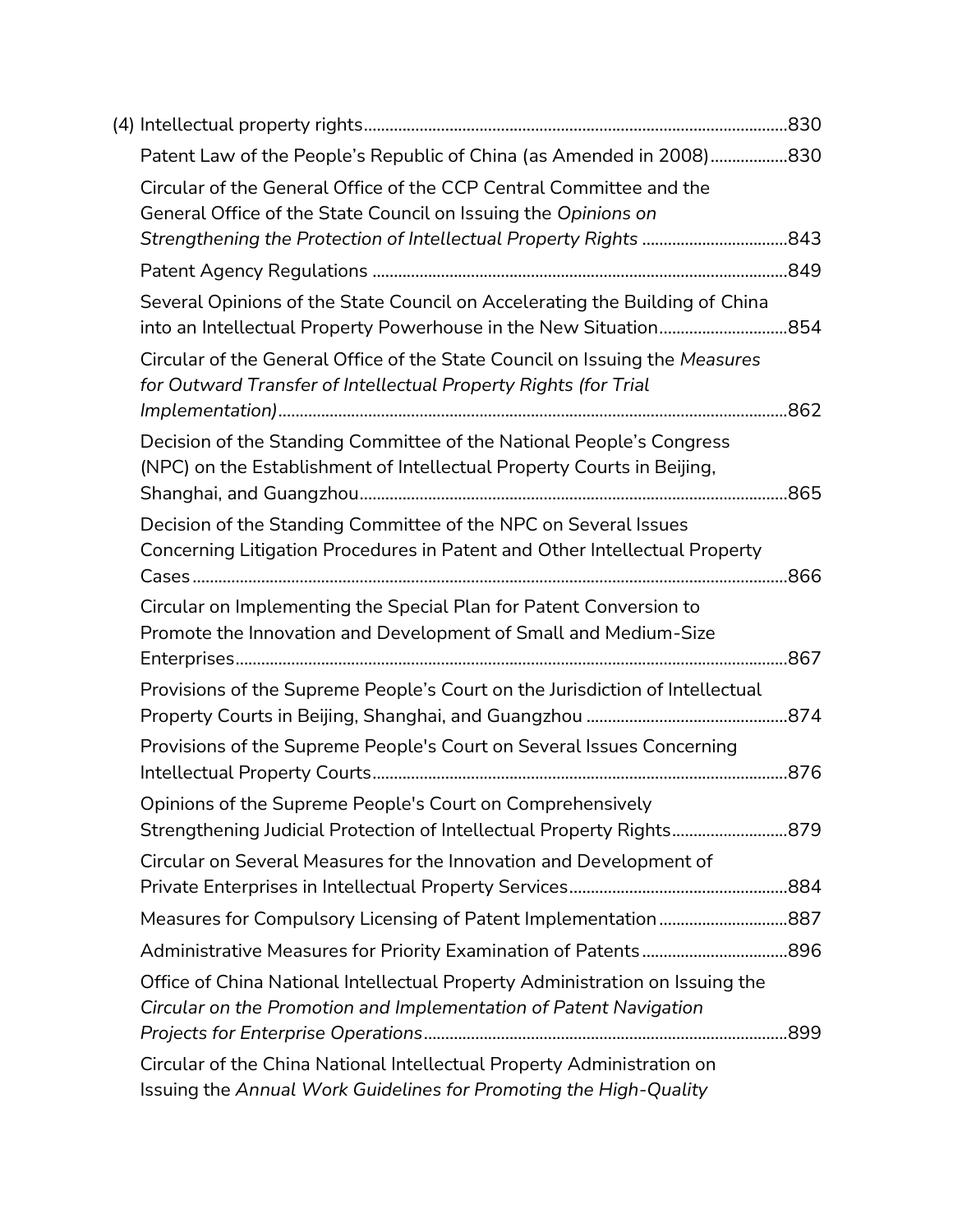| Circular of the China National Intellectual Property Administration on<br>Issuing the Guiding Opinions on Further Strengthening Assistance for the                                                                                                                                                                                                                                                                                            |  |
|-----------------------------------------------------------------------------------------------------------------------------------------------------------------------------------------------------------------------------------------------------------------------------------------------------------------------------------------------------------------------------------------------------------------------------------------------|--|
|                                                                                                                                                                                                                                                                                                                                                                                                                                               |  |
|                                                                                                                                                                                                                                                                                                                                                                                                                                               |  |
| Circular of CAS on Issuing the Measures for the Administration of                                                                                                                                                                                                                                                                                                                                                                             |  |
| Circular of the China National Intellectual Property Administration on<br>Issuing the Guiding Opinions on Further Strengthening Assistance for the                                                                                                                                                                                                                                                                                            |  |
| Circular of the General Office of the Beijing Municipal CCP Committee and<br>the General Office of the Beijing Municipal Government on Issuing the<br>Action Plan for Strengthening Protection of Intellectual Property Rights957                                                                                                                                                                                                             |  |
| Circular of the Beijing Higher People's Court on Issuing the Regulations of<br>the Beijing Higher People's Court on Issues Concerning the Transition of                                                                                                                                                                                                                                                                                       |  |
| Regulations of Beijing Municipality on Patent Protection and Promotion 965                                                                                                                                                                                                                                                                                                                                                                    |  |
| Circular of the Beijing Intellectual Property Office, Beijing Municipal<br>Development and Reform Commission, Beijing Municipal Commission of<br>Economy and Information Technology, Beijing Municipal Finance Bureau,<br>Beijing Local Taxation Bureau, and Beijing Municipal Bureau of Financial<br>Affairs on Issuing the Beijing Interim Measures for Strengthening the Use of                                                            |  |
| Circular of the Beijing Intellectual Property Office, Beijing Municipal<br>Development and Reform Commission, Beijing Municipal Science &<br>Technology Commission, Beijing Municipal Finance Bureau, Beijing<br>Municipal Commerce Commission, Beijing Local Taxation Bureau, Beijing<br>Administration for Industry and Commerce, and Beijing Copyright Bureau on<br>Issuing the Implementation Opinions on Accelerating the Development of |  |
| Circular of the Beijing Municipal Intellectual Property Office and the Beijing<br>Municipal Bureau of Finance on Issuing the Administrative Measures for<br>Beijing's Intellectual Property Operation Funds for Key Industries                                                                                                                                                                                                                |  |
| Circular of the Beijing Municipal Intellectual Property Office on Issuing the<br>Measures of Beijing Municipality on Early Warning on Industrial Intellectual<br>Property Rights and Overseas Intellectual Property Early-Warning Projects                                                                                                                                                                                                    |  |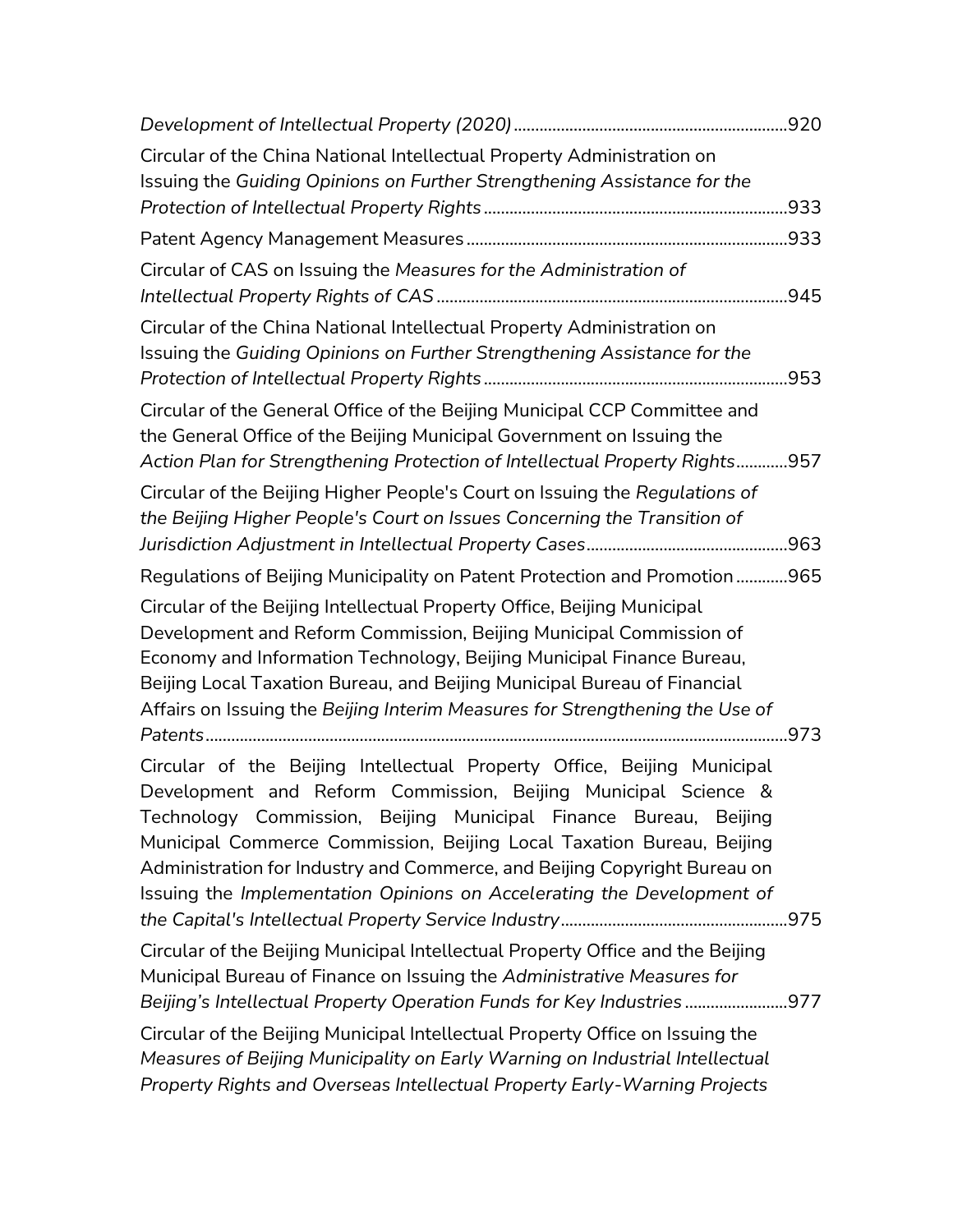| Circular of the Beijing Municipal Intellectual Property Office on Issuing the<br>Beijing Action Plan for Promoting the Development of the Intellectual                                                                                                                                                                                                                    |  |
|---------------------------------------------------------------------------------------------------------------------------------------------------------------------------------------------------------------------------------------------------------------------------------------------------------------------------------------------------------------------------|--|
| Beijing Municipal Measures for the Administration of the Pilot Work of                                                                                                                                                                                                                                                                                                    |  |
| Circular of the Beijing Municipal Intellectual Property Office on Issuing the<br>"Three Cities and One District" Intellectual Property Action Plan (2020-                                                                                                                                                                                                                 |  |
| Circular of the Beijing Municipal Intellectual Property Office on Amending<br>the Measures for the Recognition and Management of Beijing Intellectual                                                                                                                                                                                                                     |  |
| Beijing Municipal Intellectual Property Office Recognition and Management<br>Measures for Pilot Demonstration Units under Beijing Intellectual Property                                                                                                                                                                                                                   |  |
| Circular of the Beijing Municipal Intellectual Property Administration,<br>Beijing Municipal Science & Technology Commission, and Administrative<br>Commission of Zhongguancun Science Park on the Measures for the<br>Recognition and Management of Beijing Small and Medium-Size Enterprise<br>Intellectual Property Concentration Development Demonstration Zones (for |  |
| Circular of the Administrative Commission of Zhongguancun Science Park<br>and Beijing Intellectual Property Office on Issuing the Intellectual Property<br>Action Plan of the Zhongguancun National Independent Innovation                                                                                                                                                |  |
| Circular of the Administrative Commission of Zhongguancun Science Park<br>on Issuing Several Measures on Strengthening the Operation of High-Value<br>Patents and Promoting the Conversion of S&T Achievements into Practical                                                                                                                                             |  |
| Intellectual Property Action Plan for Future Science Cities (2020-2022)  1032                                                                                                                                                                                                                                                                                             |  |
|                                                                                                                                                                                                                                                                                                                                                                           |  |
| Guiding Opinions of the General Office of the State Council on the<br>Development of Makerspaces to Promote Mass Innovation and                                                                                                                                                                                                                                           |  |
| Implementation Opinions of the General Office of the State Council on<br>Building a Demonstration Base for Popular Entrepreneurship and Mass                                                                                                                                                                                                                              |  |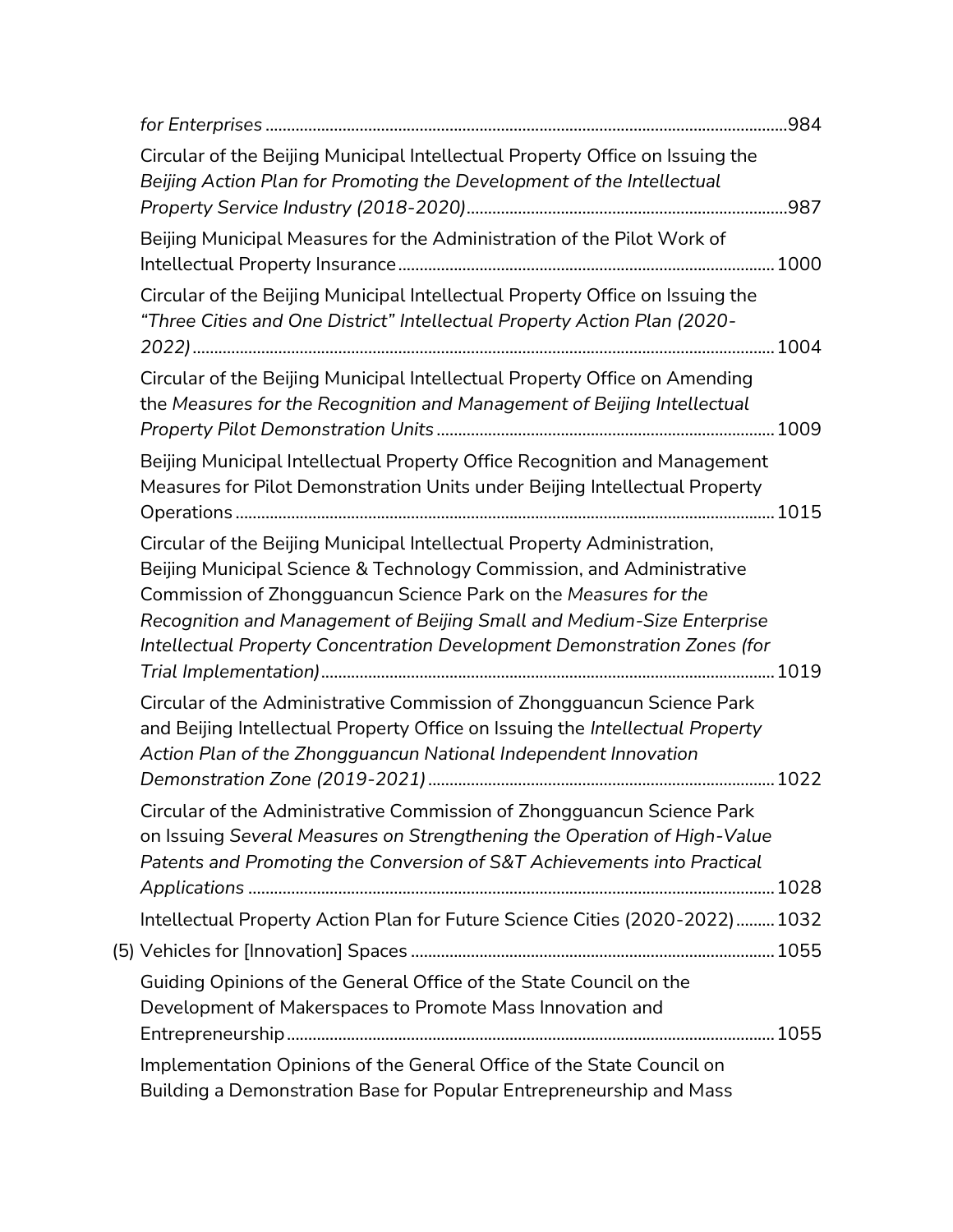| Guiding Opinions of the General Office of the State Council on Promoting<br>the Construction and Development of Agricultural High-Tech Industry                                                                        |
|------------------------------------------------------------------------------------------------------------------------------------------------------------------------------------------------------------------------|
| Circular of MOST, the Ministry of Finance, and the NDRC on Issuing the<br>Optimization and Integration Plan for National S&T Innovation Bases 1070                                                                     |
| Circular of MOST on Issuing the Overall Plan for Promoting the<br>Construction of National Technology Innovation Centers (Interim) 1076                                                                                |
| Circular of MOST on Issuing the Administrative Measures for Technology                                                                                                                                                 |
| Circular of MOST on Issuing the Guidelines for the Development of                                                                                                                                                      |
| MOST on the Issuance of the Guidelines for the Construction of                                                                                                                                                         |
| Circular of MOST and the Ministry of Education on Issuing the<br>Administrative Measures for National University S&T Parks 1093                                                                                        |
| Circular of the Torch High Technology Industry Development Center of<br>MOST on Issuing the Interim Provisions on Record-Filing for National                                                                           |
| Circular of MIIT on Issuing the Administrative Measures for the<br>Construction of National Small and Micro Enterprise Entrepreneurship and                                                                            |
| Circular of the Ministry of Finance, the State Taxation Administration,<br>MOST, and the Ministry of Education on the Tax Policy for S&T Business                                                                      |
| Circular of the General Office of MOST on Accelerating the Construction<br>and Development of the National Demonstration Zone for the Transfer and<br>Conversion of S&T Achievements into Practical Applications  1106 |
| Circular of the General Office of MOST and General Office of the Ministry of<br>Finance on Carrying out the "Hundred Cities and Hundred Parks" Campaign 1109                                                           |
| Opinions of the Beijing Municipal People's Government on Accelerating<br>S&T Innovation and Building a High-Tech Economic Structure Land Use                                                                           |
| Implementation Opinions of the Beijing Municipal People's Government on<br>Accelerating the High-Quality Development of Beijing Economic and<br>Technological Development Zone and Yizhuang New City  1117             |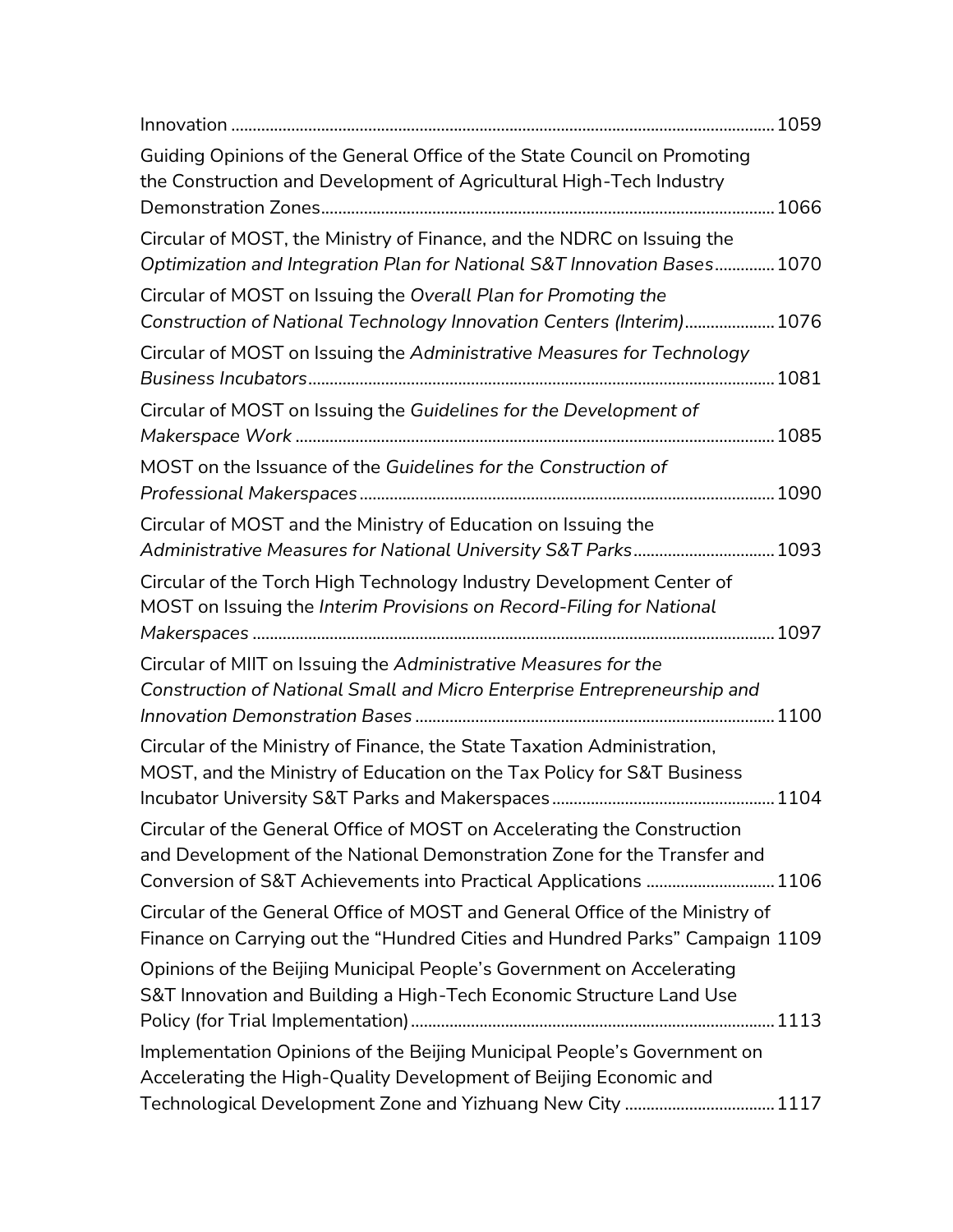| Circular of the Beijing Municipal Science & Technology Commission on<br>Issuing and Revising the Administrative Measures for Beijing International                                                                                                                                                                                                                                                                                                        |
|-----------------------------------------------------------------------------------------------------------------------------------------------------------------------------------------------------------------------------------------------------------------------------------------------------------------------------------------------------------------------------------------------------------------------------------------------------------|
| Circular of the Beijing Municipal Science & Technology Commission, Beijing<br>Municipal Bureau of Agriculture and Rural Affairs, Beijing Water Affairs<br>Bureau, Beijing Municipal Bureau of Landscaping, and Beijing Academy of<br>Agriculture and Forestry Sciences on the Issuance of the Beijing<br>Agricultural S&T Park Development Plan (2019-2025) and the Beijing<br>Agricultural S&T Park Management Measures (for Trial Implementation)  1128 |
| Circular of the Beijing Municipal Science & Technology Commission on<br>Issuing the Administrative Measures for the Accreditation of Beijing S&T                                                                                                                                                                                                                                                                                                          |
| Circular of the Beijing Municipal Bureau of Economics and Information<br>Technology on Issuing the Measures for the Evaluation and Management of<br>Beijing Small and Micro Enterprise Entrepreneurship and Innovation                                                                                                                                                                                                                                    |
| Circular on the Issuance of the Interim Measures for the Management of<br>Accelerating the Construction of the National S&T Innovation Center and<br>Promoting the Conversion of Major Innovation Achievements  1148                                                                                                                                                                                                                                      |
| Circular on Issuing Opinions on Promoting the Construction of                                                                                                                                                                                                                                                                                                                                                                                             |
| Circular of the Administrative Commission of Zhongguancun Science Park<br>on Issuing the Measures for Categorization and Evaluation of<br>Zhongguancun Business Incubation Institutions (for Trial Implementation)  1156                                                                                                                                                                                                                                  |
| Measures of the Beijing Economic and Technological Development Zone to<br>Promote the Development of Technological Business Incubators (for Trial                                                                                                                                                                                                                                                                                                         |
| Zhongguancun Science City Startup Incubation Platform Vehicle<br>Categorization and Grading Evaluation and Funding Support Plan  1165                                                                                                                                                                                                                                                                                                                     |
| Circular of the Administrative Commission of Zhongguancun Science Park<br>on Issuing the Guiding Opinions on Promoting the Construction of<br>Characteristic Industrial Parks and Improving the Industrial Service<br>Capabilities of Branch Parks in the Zhongguancun National Independent                                                                                                                                                               |
|                                                                                                                                                                                                                                                                                                                                                                                                                                                           |
|                                                                                                                                                                                                                                                                                                                                                                                                                                                           |

Implementation Opinions of the Beijing Municipal CCP Committee on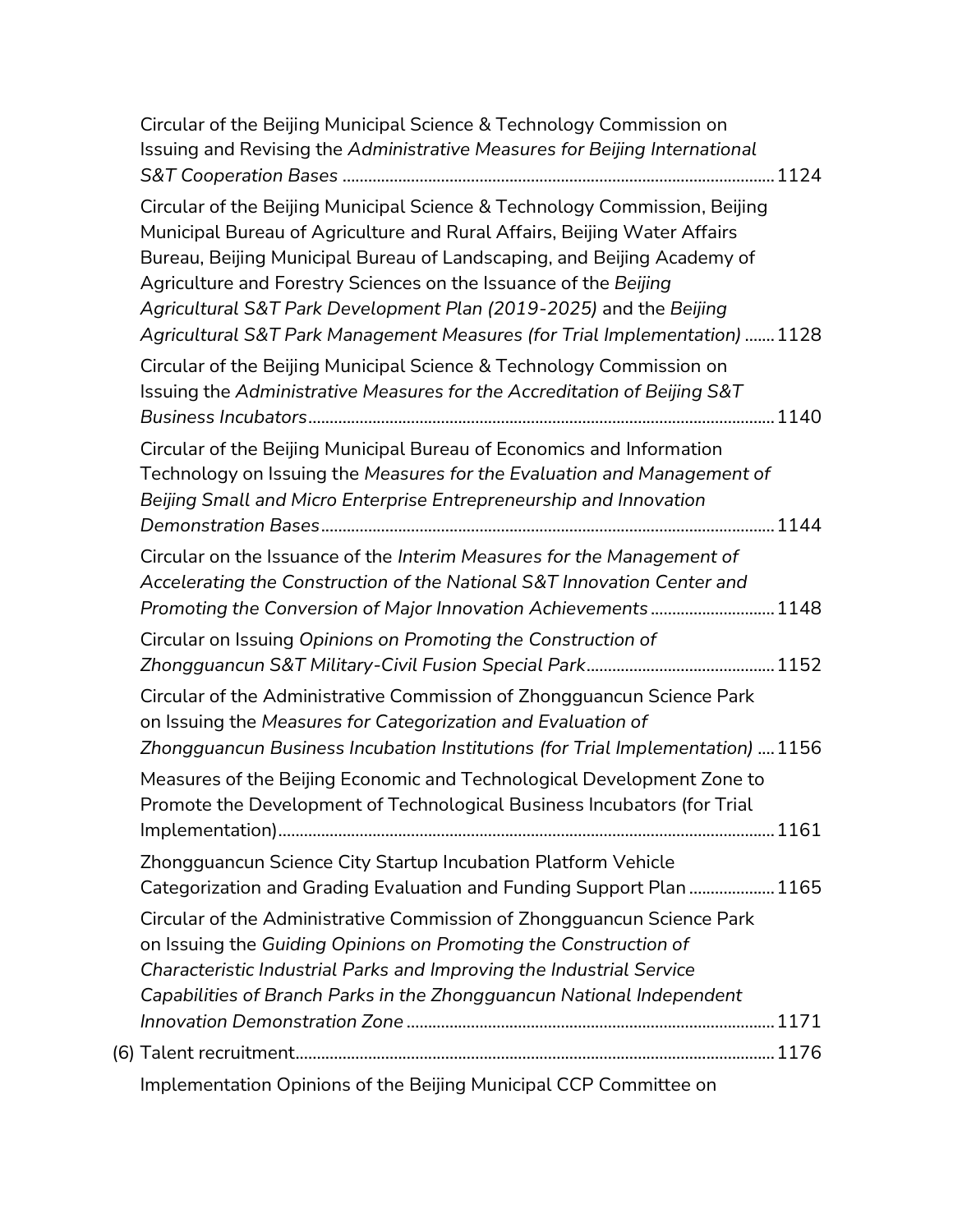| Deepening the Reform of the Capital's Talent Development System and                                                                                                                                                                                                                                                                                                                                                                                                                                                                                                                                                                                                                                                                                                                                                |  |
|--------------------------------------------------------------------------------------------------------------------------------------------------------------------------------------------------------------------------------------------------------------------------------------------------------------------------------------------------------------------------------------------------------------------------------------------------------------------------------------------------------------------------------------------------------------------------------------------------------------------------------------------------------------------------------------------------------------------------------------------------------------------------------------------------------------------|--|
| Circular of the Beijing Municipal People's Government on Issuing Several<br>Measures on Optimizing Talent Services, Promoting Technological<br>Innovation, and Promoting the Development of High-Grade, Precision, and                                                                                                                                                                                                                                                                                                                                                                                                                                                                                                                                                                                             |  |
| Circular of the General Office of the Beijing Municipal People's Government<br>on Issuing the Administrative Measures for Points-Based Relocation in                                                                                                                                                                                                                                                                                                                                                                                                                                                                                                                                                                                                                                                               |  |
| Opinions of the Beijing Municipal Commission of Housing and Urban-Rural<br>Development, Office of the Beijing Municipal Talent Work Leading Group,<br>Beijing Municipal Development and Reform Commission, Beijing Municipal<br>Finance Bureau, Beijing Municipal Human Resources and Social Security<br>Bureau, and Beijing Municipal Commission of Planning and Land Resources<br>Management on Optimizing Housing Support Policies and Services to                                                                                                                                                                                                                                                                                                                                                              |  |
| Circular on the Issuance of the Administrative Measures for Recruited                                                                                                                                                                                                                                                                                                                                                                                                                                                                                                                                                                                                                                                                                                                                              |  |
| Circular of the Beijing Municipal Human Resources and Social Security<br>Bureau, Beijing Municipal Development and Reform Commission,<br>Propaganda Department of the Beijing Municipal CCP Committee, Beijing<br>Federation of Trade Unions, Beijing Municipal Education Commission,<br>Beijing Municipal Science & Technology Commission, Beijing Municipal<br>Public Security Bureau, Beijing Civil Affairs Bureau, Beijing Municipal<br>Commission of Planning and Natural Resources, Beijing Municipal<br>Commission of Housing and Urban-Rural Development, Beijing Taxation<br>Bureau of the State Taxation Administration, Beijing Municipal Medical<br>Security Bureau, and Beijing Municipal Bureau of Economy and Information<br>Technology on Issuing the Regulations for the Operation and Management |  |
|                                                                                                                                                                                                                                                                                                                                                                                                                                                                                                                                                                                                                                                                                                                                                                                                                    |  |
| Regulations for the Implementation of the Government Procurement Law                                                                                                                                                                                                                                                                                                                                                                                                                                                                                                                                                                                                                                                                                                                                               |  |
| Opinions of the NDRC on Promoting the Demonstration and Application of                                                                                                                                                                                                                                                                                                                                                                                                                                                                                                                                                                                                                                                                                                                                             |  |
| Circular of the General Office of the Beijing Municipal People's Government<br>on Issuing the Opinions on Deepening the Government Procurement,                                                                                                                                                                                                                                                                                                                                                                                                                                                                                                                                                                                                                                                                    |  |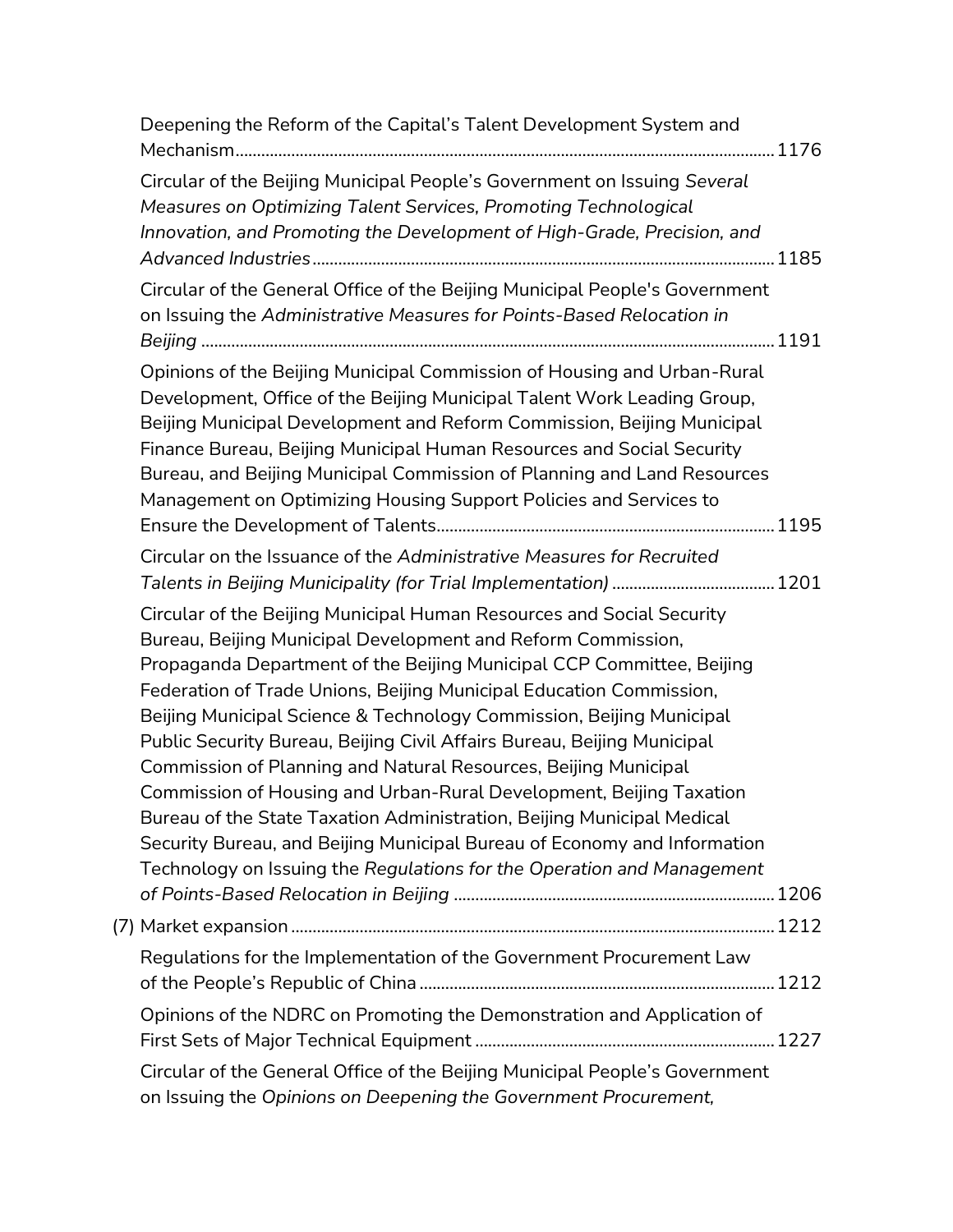| Promotion, and Application of New Technologies and Products in the<br>Zhongguancun National Independent Innovation Demonstration Zone  1237                                                                        |  |
|--------------------------------------------------------------------------------------------------------------------------------------------------------------------------------------------------------------------|--|
| Beijing Municipal Science & Technology Commission Administrative<br>Measures for the Accreditation of New Technologies and New Products                                                                            |  |
| Beijing Municipal Bureau of Finance and Zhongguancun National<br>Independent Innovation Demonstration Zone Implementation Rules for the<br>Government's First Purchase and Order of New Technologies and New       |  |
| Several Opinions of the Beijing Municipal CCP Committee and the Beijing<br>Municipal People's Government on Accelerating the Cultivation and<br>Growth of New Business Formats and New Models to Promote the High- |  |
|                                                                                                                                                                                                                    |  |
| Several Opinions of the State Council on Accelerating the Development of                                                                                                                                           |  |
| Opinions of the State Council on the Opening of Major National Scientific<br>Research Infrastructure and Large-Scale Scientific Research Instruments to                                                            |  |
| Guiding Opinions of the State Council on Accelerating the Construction of a<br>Supporting Platform for Popular Entrepreneurship and Mass Innovation  1302                                                          |  |
| Circular of the State Council on Issuing the National Technology Transfer                                                                                                                                          |  |
| Circular of MOST, NDRC, and the Ministry of Finance on Issuing the                                                                                                                                                 |  |
| Circular of MOST and the Ministry of Finance on Issuing the Measures for<br>the Administration of the National S&T Resource Sharing Service Platform1325                                                           |  |
| Several Opinions of MOST and the Ministry of Finance on Strengthening<br>the Construction and Development of State Key Laboratories 1326                                                                           |  |
| Circular of MOST on Issuing the Guidelines for the Construction of National<br>New Generation Artificial Intelligence Open Innovation Platforms 1333                                                               |  |
| Circular of MOST on Issuing the Guiding Opinions on Promoting the                                                                                                                                                  |  |
| Guiding Opinions of the NDRC and the State Administration for Market<br>Regulation on the High-Quality Development of the Service Industry in the                                                                  |  |
|                                                                                                                                                                                                                    |  |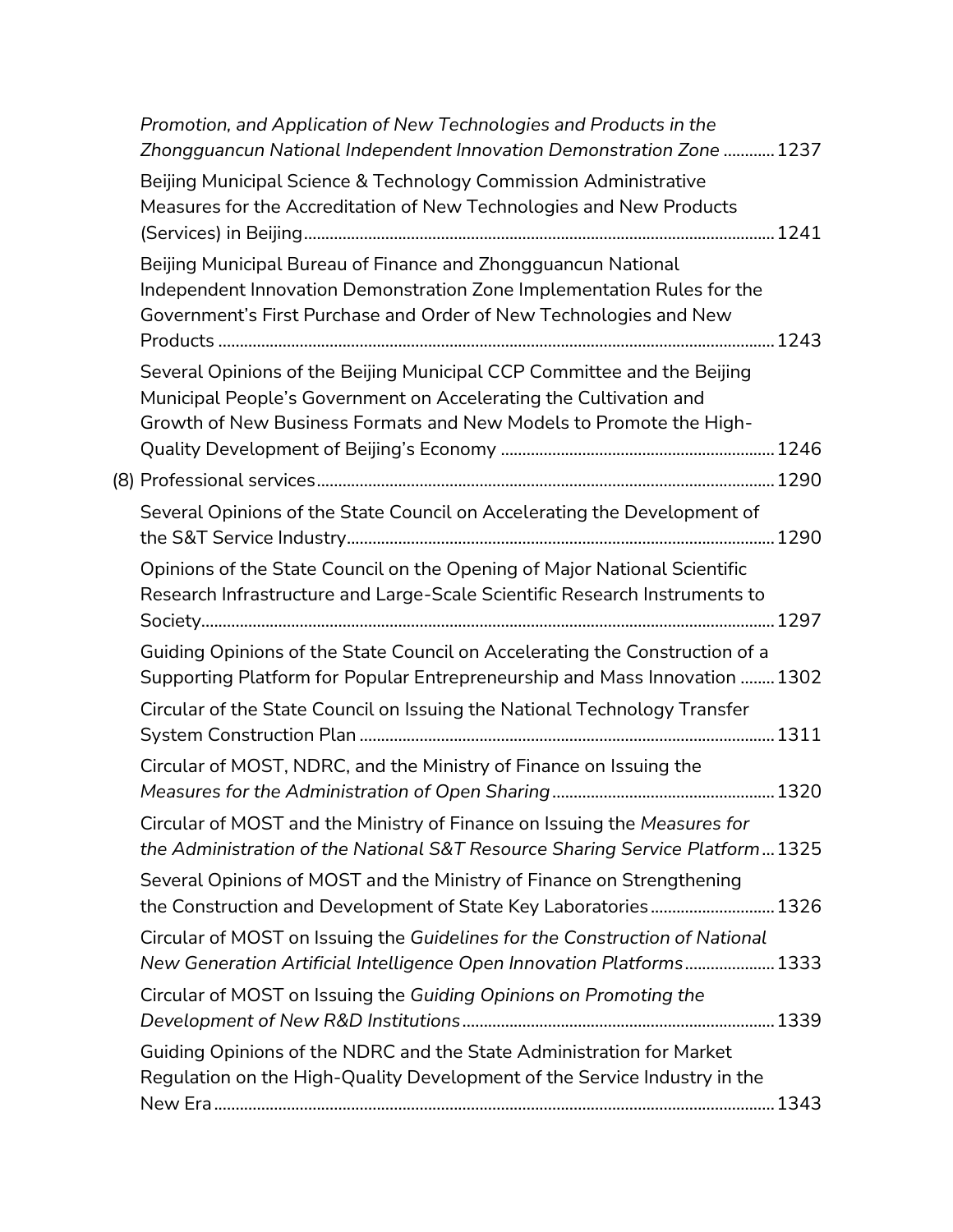| Circular of the Office of the China National Intellectual Property<br>Administration and the Office of the Ministry of Education on Issuing the<br>Implementation Measures for the Construction of Intellectual Property<br>Information Service Centers in Institutions of Higher Education  1350                                                                                                                                                                                                                                                                                                             |
|---------------------------------------------------------------------------------------------------------------------------------------------------------------------------------------------------------------------------------------------------------------------------------------------------------------------------------------------------------------------------------------------------------------------------------------------------------------------------------------------------------------------------------------------------------------------------------------------------------------|
| Circular of the China National Intellectual Property Administration on<br>Issuing the Several Opinions on Accelerating the Construction of a Public<br>Service System for Intellectual Property Information under the New                                                                                                                                                                                                                                                                                                                                                                                     |
| Guiding Opinions of the Office of the Ministry of Agriculture and Rural<br>Affairs on the Construction of the National Agricultural S&T Innovation                                                                                                                                                                                                                                                                                                                                                                                                                                                            |
| Opinions of the Beijing Municipal People's Government on Promoting the<br>Development of the Capital's Intellectual Property Service Industry  1370<br>Implementation Opinions of the Beijing Municipal People's Government on<br>Accelerating the Development of the Capital's S&T Service Industry 1375                                                                                                                                                                                                                                                                                                     |
| Guiding Opinions on Accelerating the Development of S&T Innovation and                                                                                                                                                                                                                                                                                                                                                                                                                                                                                                                                        |
| Circular of the General Office of the Beijing Municipal People's Government<br>on Issuing the Beijing Municipal Service Trade Innovation and Development                                                                                                                                                                                                                                                                                                                                                                                                                                                      |
| Circular of the General Office of the Beijing Municipal People's Government<br>on Issuing the Beijing Blockchain Innovative Development Action Plan                                                                                                                                                                                                                                                                                                                                                                                                                                                           |
| Circular of the Beijing Municipal Science & Technology Commission on<br>Issuing Special Administrative Measures for the Beijing Municipal S&T<br>Innovation Base Cultivation and Development Project (Trial) 1404                                                                                                                                                                                                                                                                                                                                                                                             |
| Beijing Municipality's Implementation Rules for Solving Some Key Issues in<br>Opening up Major Scientific Research Infrastructure and Large-Scale<br>Scientific Research Instruments to Society (for Trial Implementation)  1407                                                                                                                                                                                                                                                                                                                                                                              |
| Circular of the Beijing Municipal Commerce Bureau, Propaganda<br>Department of the Beijing Municipal CCP Committee, Beijing Municipal<br>Bureau of Economy and Information Technology, Beijing Civil Affairs<br>Bureau, Beijing Municipal Human Resources and Social Security Bureau,<br>Beijing Municipal Administration of Market Supervision, Foreign Affairs<br>Office of the Beijing Municipal People's Government, Beijing Intellectual<br>Property Office, Beijing Postal Administration, and the Beijing Branch of the<br>China Council for the Promotion of International Trade on Issuing Beijing's |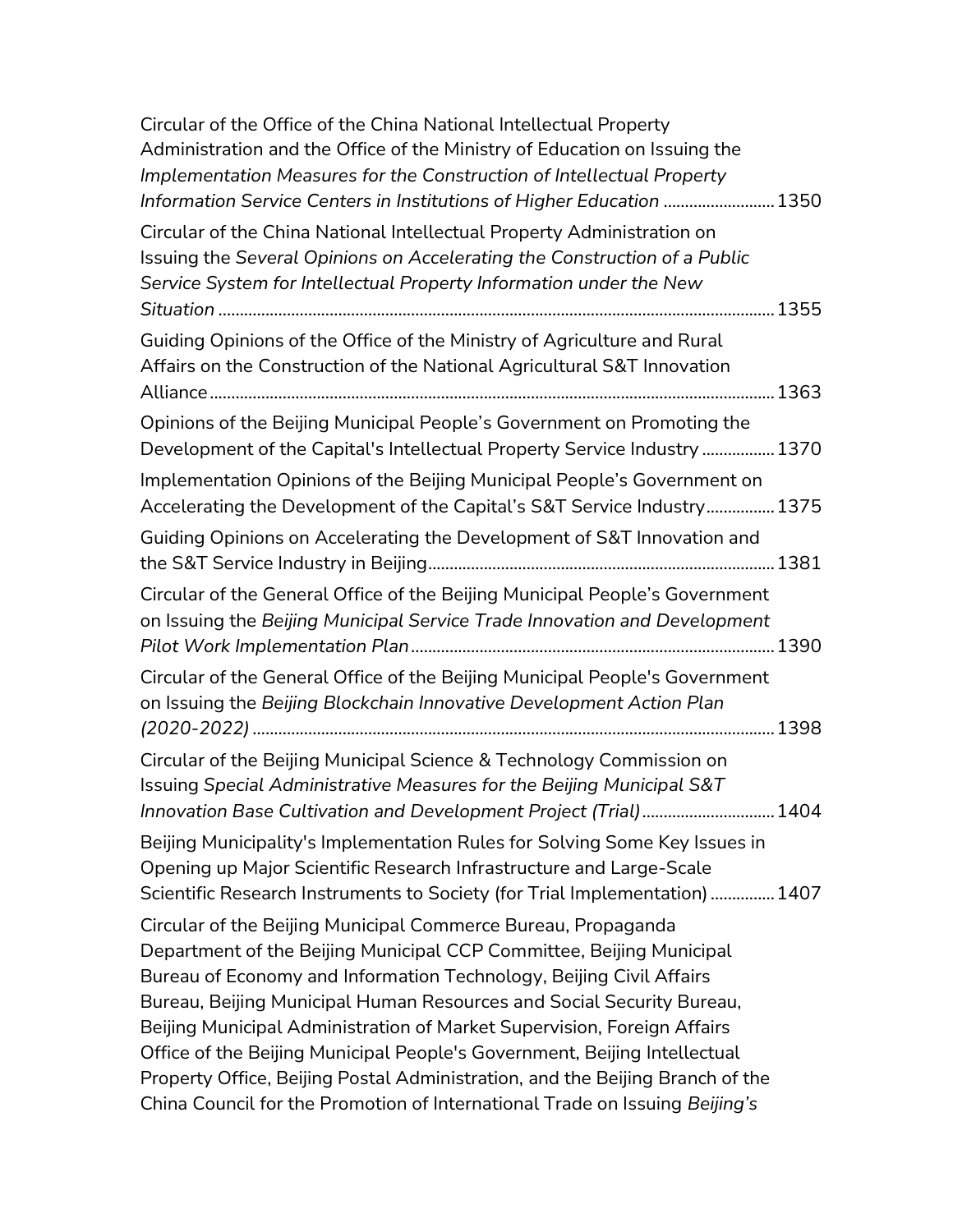| Three-Year Action Plan for Improving the Service Quality of the<br>Commercial Service Industry to Improve the Quality of "Beijing Service" 1409                                                                                                                                      |  |
|--------------------------------------------------------------------------------------------------------------------------------------------------------------------------------------------------------------------------------------------------------------------------------------|--|
| Circular of the Administrative Commission of Zhongguancun Science Park<br>on Issuing the Administrative Measures for the Construction of<br>Collaborative Innovation Platforms for High-Grade, Precision, and<br>Advanced Industries in Zhongguancun National Independent Innovation |  |
|                                                                                                                                                                                                                                                                                      |  |
| Law of the People's Republic of China on the Promotion of Small and                                                                                                                                                                                                                  |  |
| Implementation Regulations of the Foreign Investment Law of the People's                                                                                                                                                                                                             |  |
| Regulations on the Protection of Payments for Small and Medium-Size                                                                                                                                                                                                                  |  |
| Opinions of the CCP Central Committee and the State Council on Creating<br>a Better Development Environment and Supporting the Reform and                                                                                                                                            |  |
| Several Opinions of the State Council on Further Promoting the                                                                                                                                                                                                                       |  |
| Guiding Opinions of the State Council on Promoting Enterprise                                                                                                                                                                                                                        |  |
| Circular of the State Council on Several Measures for Expanding Opening                                                                                                                                                                                                              |  |
| Opinions of the State Council on Further Improving the Quality of Listed                                                                                                                                                                                                             |  |
| General Office of the CCP Central Committee and General Office of the<br>State Council Issuance of the Guiding Opinions on Promoting the Healthy                                                                                                                                     |  |
| Opinions of the General Office of the State Council on Strengthening the<br>Mainstay Status of Enterprises in Technological Innovation and<br>Comprehensively Enhancing the Innovation Capabilities of Enterprises 1482                                                              |  |
| Implementation Opinions of the General Office of the State Council on<br>Further Optimizing the Business Environment and Better Serving Market                                                                                                                                       |  |
|                                                                                                                                                                                                                                                                                      |  |
| Opinions of the General Office of the State Council on Further Doing a<br>Good Job in Stabilizing Foreign Trade and Foreign Investment 1494                                                                                                                                          |  |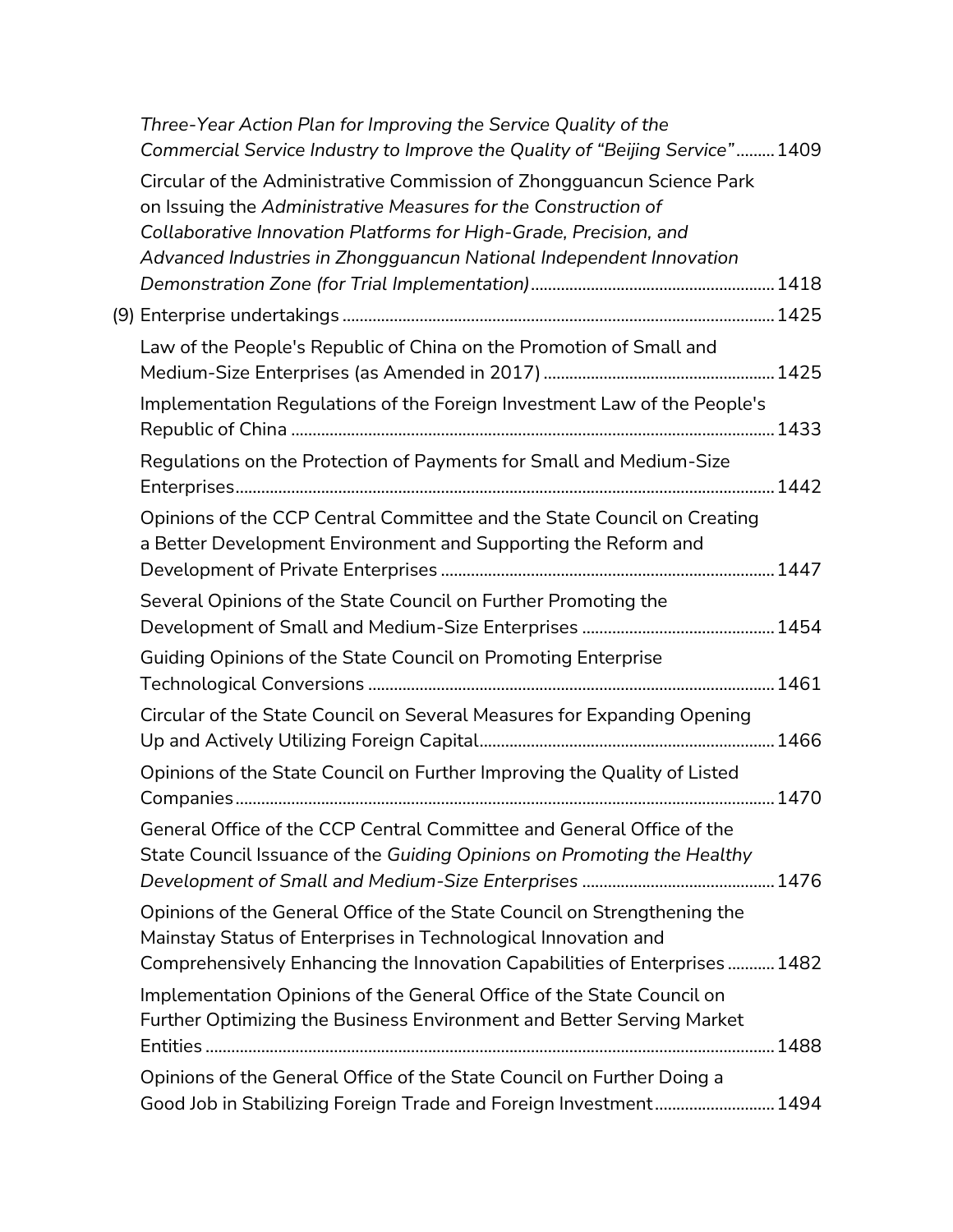| Circular of SASAC and MOST on Issuing the Opinions on Further Promoting<br>the Innovation and Development of Central Committee and Central                                                                                                                                                                   |  |
|--------------------------------------------------------------------------------------------------------------------------------------------------------------------------------------------------------------------------------------------------------------------------------------------------------------|--|
| Circular of MOST, the Ministry of Finance, and the State Taxation<br>Administration on Issuing the Measures for the Evaluation of Technology-                                                                                                                                                                |  |
| Circular of MOST on Issuing the Several Policies and Measures to Support<br>the Accelerating Innovation and Development of Technological Small and                                                                                                                                                           |  |
| Issuance by 17 Departments on the Several Opinions on Improving the<br>System for Supporting the Development of Small and Medium-Size                                                                                                                                                                        |  |
| Circular of the General Office of the NDRC on Carrying out Demonstration<br>Work in Popular Entrepreneurship and Mass Innovation in Social Service to                                                                                                                                                        |  |
| Torch High Technology Industry Development Center of MOST Issues the<br>Circular on Promoting the Management and Service Facilitation of High-                                                                                                                                                               |  |
| Regulations of Beijing Municipality on Promoting the Development of Small                                                                                                                                                                                                                                    |  |
| Beijing Municipal Finance Bureau, State Taxation Administration, and<br>Beijing Taxation Bureau Forward the Circular of the Ministry of Finance and<br>State Taxation Administration on the Policy of Exemption of Value-Added<br>Tax on Interest Income from Loans from Financial Institutions to Small and |  |
| Circular of the Beijing Municipal CCP Committee and Beijing Municipal<br>People's Government on Issuing Beijing Municipal Measures to Vigorously<br>Create an Environment for Entrepreneurs, Innovation, and Entrepreneurship<br>that Fully Stimulates and Promotes Outstanding Entrepreneurship  1537       |  |
|                                                                                                                                                                                                                                                                                                              |  |
|                                                                                                                                                                                                                                                                                                              |  |
|                                                                                                                                                                                                                                                                                                              |  |
| Circular of the Beijing Municipal Science & Technology Commission on<br>Issuing the Detailed Rules for the Implementation of Beijing Municipal S&T                                                                                                                                                           |  |
|                                                                                                                                                                                                                                                                                                              |  |
|                                                                                                                                                                                                                                                                                                              |  |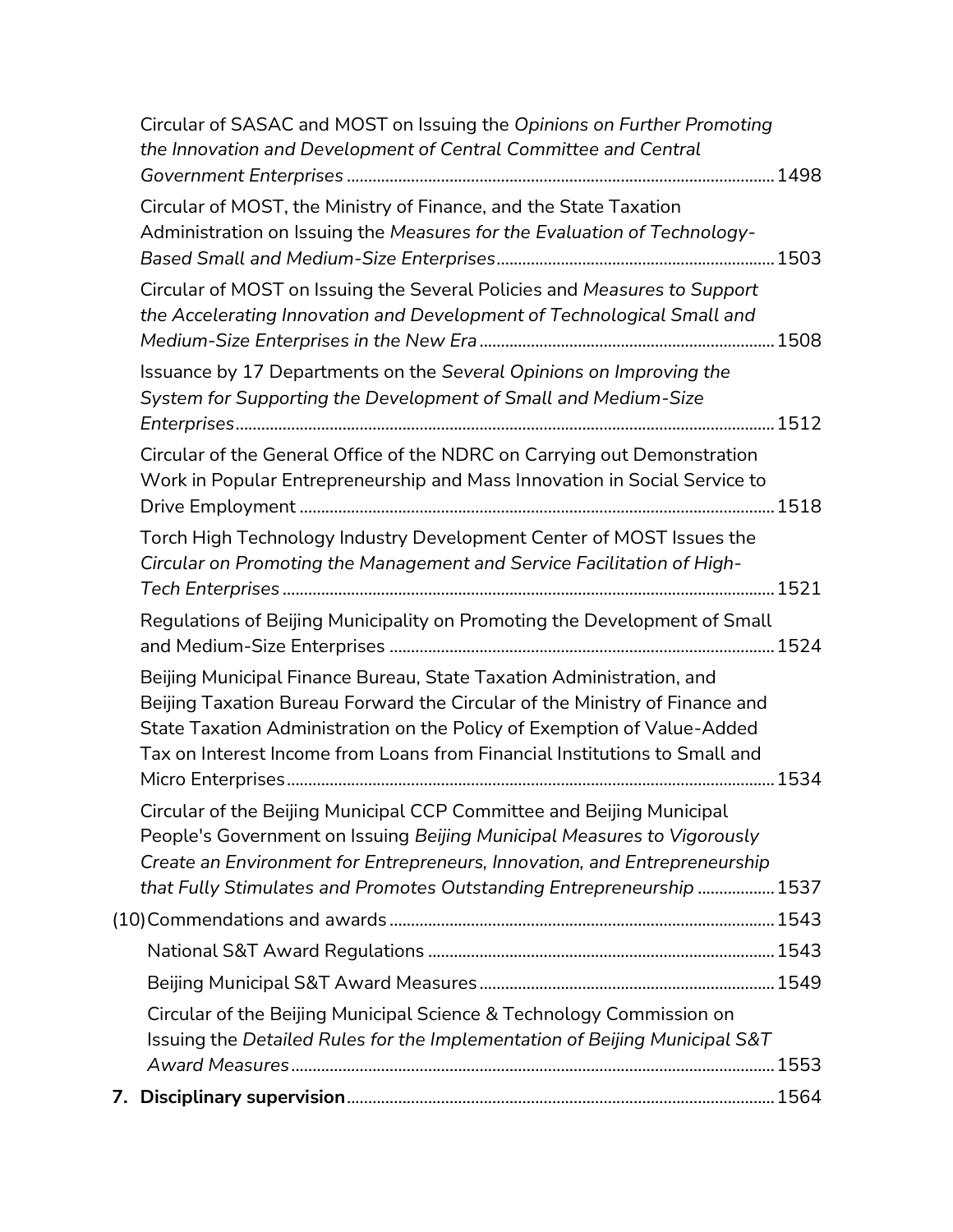| CCP Central Committee Issuance of the Criteria for the Honest and Clean<br>Governance by Party-Member Leading Cadres of the Chinese Communist                                                                           |      |
|-------------------------------------------------------------------------------------------------------------------------------------------------------------------------------------------------------------------------|------|
| Circular of the Organization Department of the CCP Central Committee on<br>Issuing the Opinions on Further Regulating the Concurrent Positioning of                                                                     |      |
| Opinions on Giving Full Play to the Procuratorial Function of Guaranteeing                                                                                                                                              |      |
| Circular of the Supreme People's Court on Issuing the Opinions on Giving<br>Full Play to the Role of Trial Functions to Provide a Judicial Guarantee for<br>Deepening the Reform of the S&T System and Accelerating the |      |
| Opinions of the National Audit Office on Better Serving the Construction of<br>an Innovation-Oriented Country and a Global S&T Powerhouse 1591                                                                          |      |
|                                                                                                                                                                                                                         |      |
| Interim Provisions on Handling Regulatory Infractions in S&T Activities  1603                                                                                                                                           |      |
| Circular of the Beijing Municipal Science & Technology Commission on<br>Issuing Beijing Municipal S&T Administrative Penalty Judgment Standards  1611                                                                   |      |
|                                                                                                                                                                                                                         |      |
| 8. Applicable to Central Committee and central government units 1615                                                                                                                                                    |      |
| Circular of the General Office of the State Council on Promoting and                                                                                                                                                    |      |
| Circular of the General Office of the State Council on Promoting the Second                                                                                                                                             |      |
| Circular of the General Office of the State Council on Promoting the Third                                                                                                                                              | 1626 |
| Circular on Supporting Central Committee and Central Government Units<br>with In-Depth Participation in Comprehensive Regional Innovation Reform                                                                        |      |
| Part 2: Compilation of Policies of Other Key Provinces and Cities  1634                                                                                                                                                 |      |
| 9. Local laws and regulations for promoting the conversion of S&T                                                                                                                                                       |      |
|                                                                                                                                                                                                                         |      |
| Regulations of Shanghai Municipality on Promoting the Conversion of S&T                                                                                                                                                 |      |
|                                                                                                                                                                                                                         |      |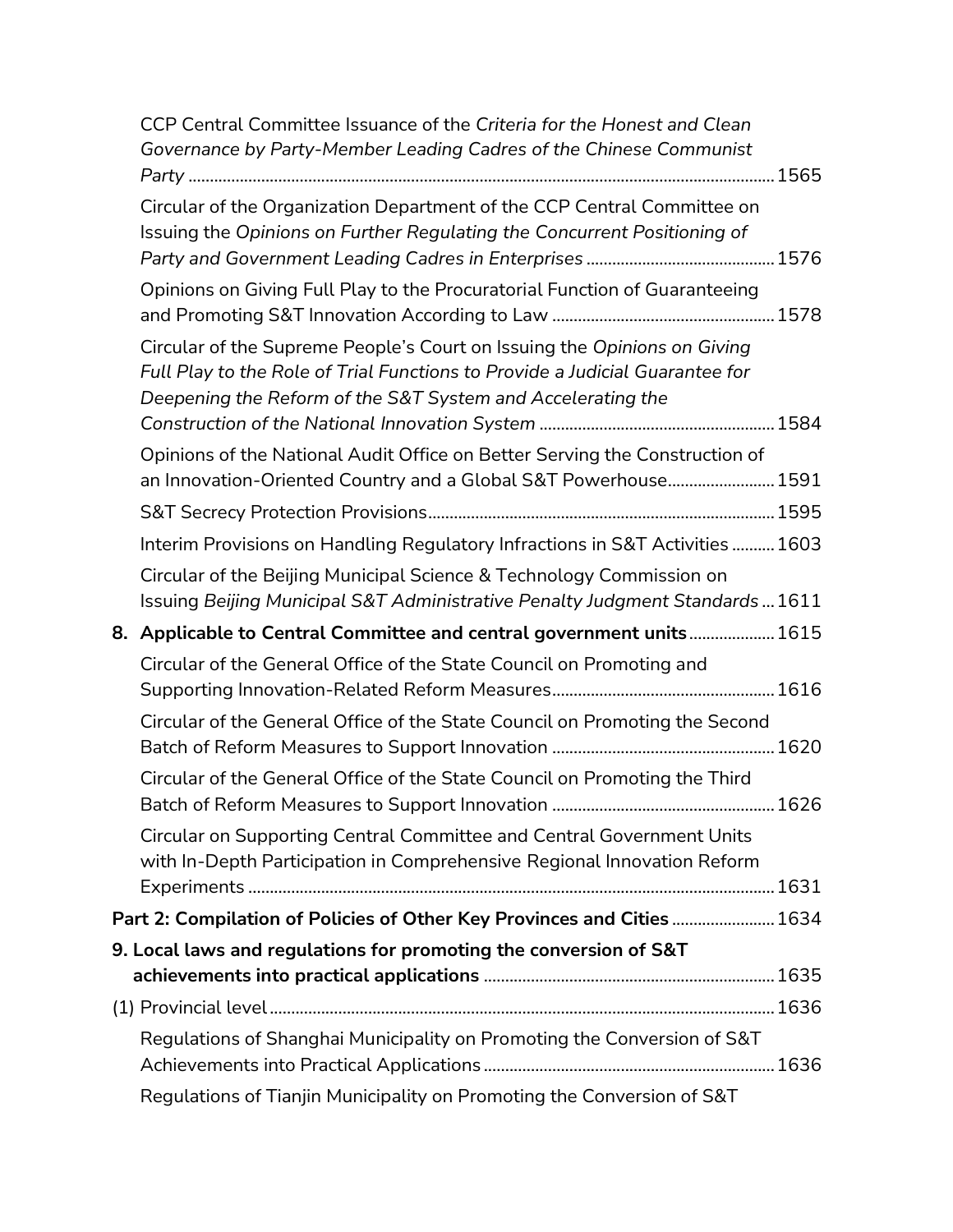| Regulations of Chongqing Municipality on Promoting the Conversion of                                                                   |  |
|----------------------------------------------------------------------------------------------------------------------------------------|--|
| Regulations of Zhejiang Province on Promoting the Conversion of S&T                                                                    |  |
| Regulations of Guangdong Province on Promoting the Conversion of S&T                                                                   |  |
| Regulations of Jiangsu Province on Promoting the Conversion of S&T                                                                     |  |
| Regulations of Hebei Province on Promoting the Conversion of S&T                                                                       |  |
| Liaoning Province Provisions for the Implementation of the Law of the<br>People's Republic of China on Promoting the Conversion of S&T |  |
| Regulations of Jilin Province on Promoting the Conversion of S&T                                                                       |  |
| Regulations of Heilongjiang Province on Promoting the Conversion of S&T                                                                |  |
| Regulations of Inner Mongolia Autonomous Region on Promoting the<br>Conversion of S&T Achievements into Practical Applications  1722   |  |
| Regulations of Sichuan Province on Promoting the Conversion of S&T                                                                     |  |
| Regulations of Anhui Province on Promoting the Conversion of S&T                                                                       |  |
| Regulations of Ningxia Hui Autonomous Region on Promoting the<br>Conversion of S&T Achievements into Practical Applications  1753      |  |
| Regulations of Guangxi Zhuang Autonomous Region on Promoting the<br>Conversion of S&T Achievements into Practical Applications  1762   |  |
| Regulations of Jiangxi Province on Promoting the Conversion of S&T                                                                     |  |
| Regulations of Shandong Province on Promoting the Conversion of S&T                                                                    |  |
| Regulations of Guizhou Province on Promoting the Conversion of S&T                                                                     |  |
| Regulations of Fujian Province on Promoting the Conversion of S&T                                                                      |  |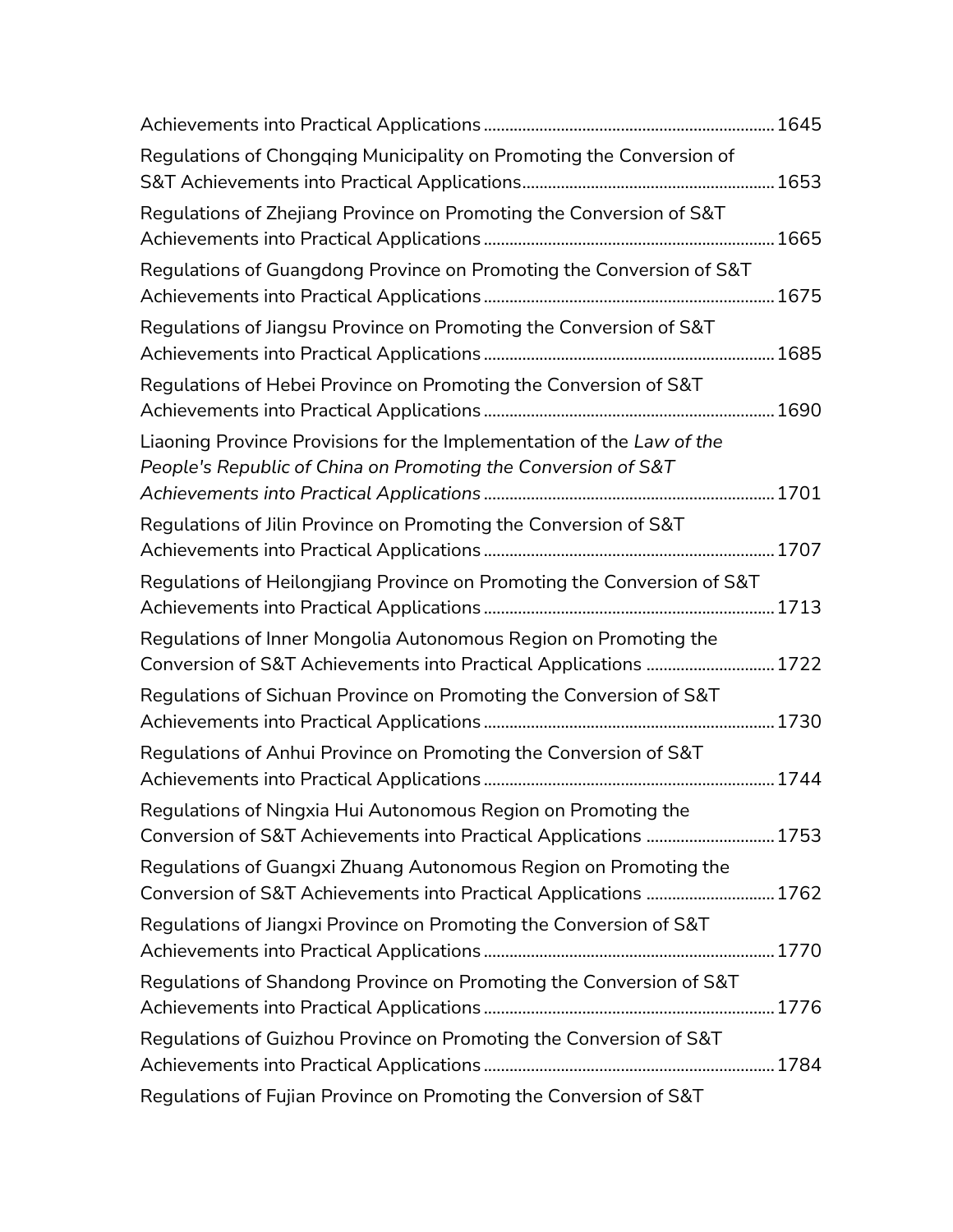|     | Regulations of Shaanxi Province on Promoting the Conversion of S&T                                                                                  |  |
|-----|-----------------------------------------------------------------------------------------------------------------------------------------------------|--|
|     | Hubei Province Measures for the Implementation of the Law of the People's<br>Republic of China on Promoting the Conversion of S&T Achievements into |  |
|     |                                                                                                                                                     |  |
|     | Regulations of Gansu Province on Promoting the Conversion of S&T                                                                                    |  |
|     | Hunan Province Measures for the Implementation of the Law of the<br>People's Republic of China on Promoting the Conversion of S&T                   |  |
|     | Regulations of Hebei Province on Promoting the Conversion of S&T                                                                                    |  |
|     | Regulations of Yunnan Province on Promoting the Conversion of S&T                                                                                   |  |
|     | Regulations of Shanxi Province on Promoting the Conversion of S&T<br>Achievements into Practical Applications (To Be Updated) 1853                  |  |
|     | Tibet Autonomous Region Measures for the Implementation of the Law of<br>the People's Republic of China on Promoting the Conversion of S&T          |  |
|     | Xinjiang Uyghur Autonomous Region Measures for the Implementation of<br>the Law of the People's Republic of China on Promoting the Conversion of    |  |
| (2) |                                                                                                                                                     |  |
|     | Regulations of Guangzhou Municipality on Promoting the Conversion of                                                                                |  |
|     | Shenzhen Special Economic Zone Technology Transfer Regulations 1876                                                                                 |  |
|     | Regulations of Wuhan Municipality on Promoting the Conversion of S&T                                                                                |  |
|     | Regulations of Shantou Special Economic Zone on Promoting the<br>Conversion of S&T Achievements into Practical Applications 1888                    |  |
|     | Several Regulations of Qingdao Municipality on Promoting the Conversion                                                                             |  |
|     | Regulations of Baotou Municipality on Promoting the Conversion of S&T                                                                               |  |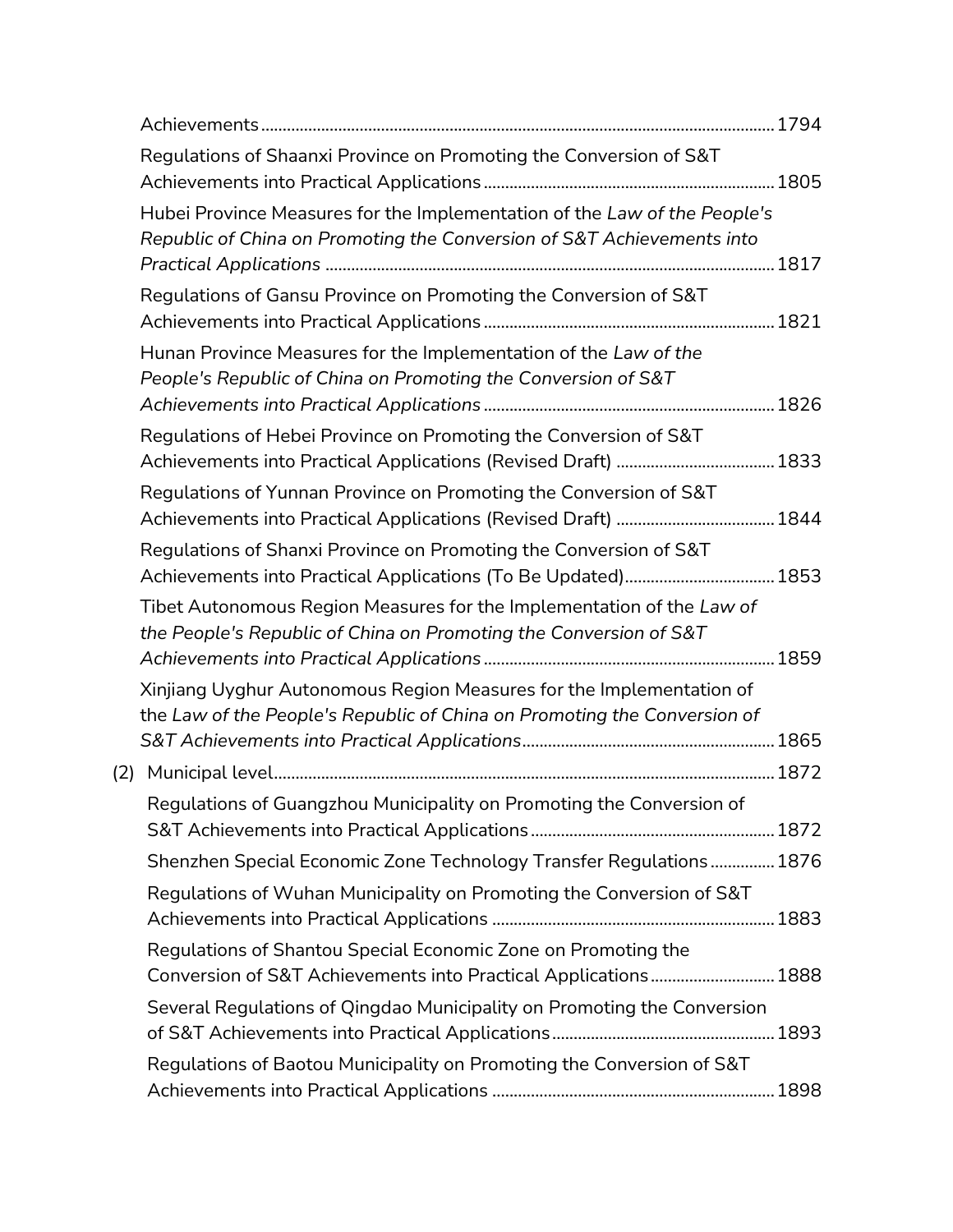| 10. Regulations on S&T progress and S&T (independent) innovation in             |  |
|---------------------------------------------------------------------------------|--|
|                                                                                 |  |
|                                                                                 |  |
|                                                                                 |  |
| Regulations of Tianjin Municipality on the Promotion of S&T Progress 1912       |  |
| Regulations of Chongqing Municipality on the Promotion of S&T Innovation. 1918  |  |
| Regulations of Shanxi Province on the Promotion of S&T Innovation  1928         |  |
|                                                                                 |  |
| Regulations of Hubei Province on the Promotion of Independent Innovation . 1946 |  |
|                                                                                 |  |
| Regulations of Guangdong Province on the Promotion of Independent               |  |
|                                                                                 |  |
|                                                                                 |  |
|                                                                                 |  |
| Regulations of Liaoning Province on the Promotion of Independent                |  |
|                                                                                 |  |
| Regulations of Jiangxi Province on the Promotion of S&T Innovation  2010        |  |
|                                                                                 |  |
|                                                                                 |  |
|                                                                                 |  |
|                                                                                 |  |
|                                                                                 |  |
| Decision of the Standing Committee of the People's Congress of                  |  |
| Guangdong Province on Approving the Regulations of Guangzhou                    |  |
| Decision of the Standing Committee of the People's Congress of                  |  |
| Guangdong Province on Approving the Regulations of Guangzhou                    |  |
|                                                                                 |  |
| Shenzhen Special Economic Zone S&T Innovation Promotion Regulations  2082       |  |
| Regulations of Wuxi Municipality on the Promotion of S&T Innovation             |  |
|                                                                                 |  |
|                                                                                 |  |
| Regulations of Qingdao Municipality on the Promotion of S&T Innovation 2104     |  |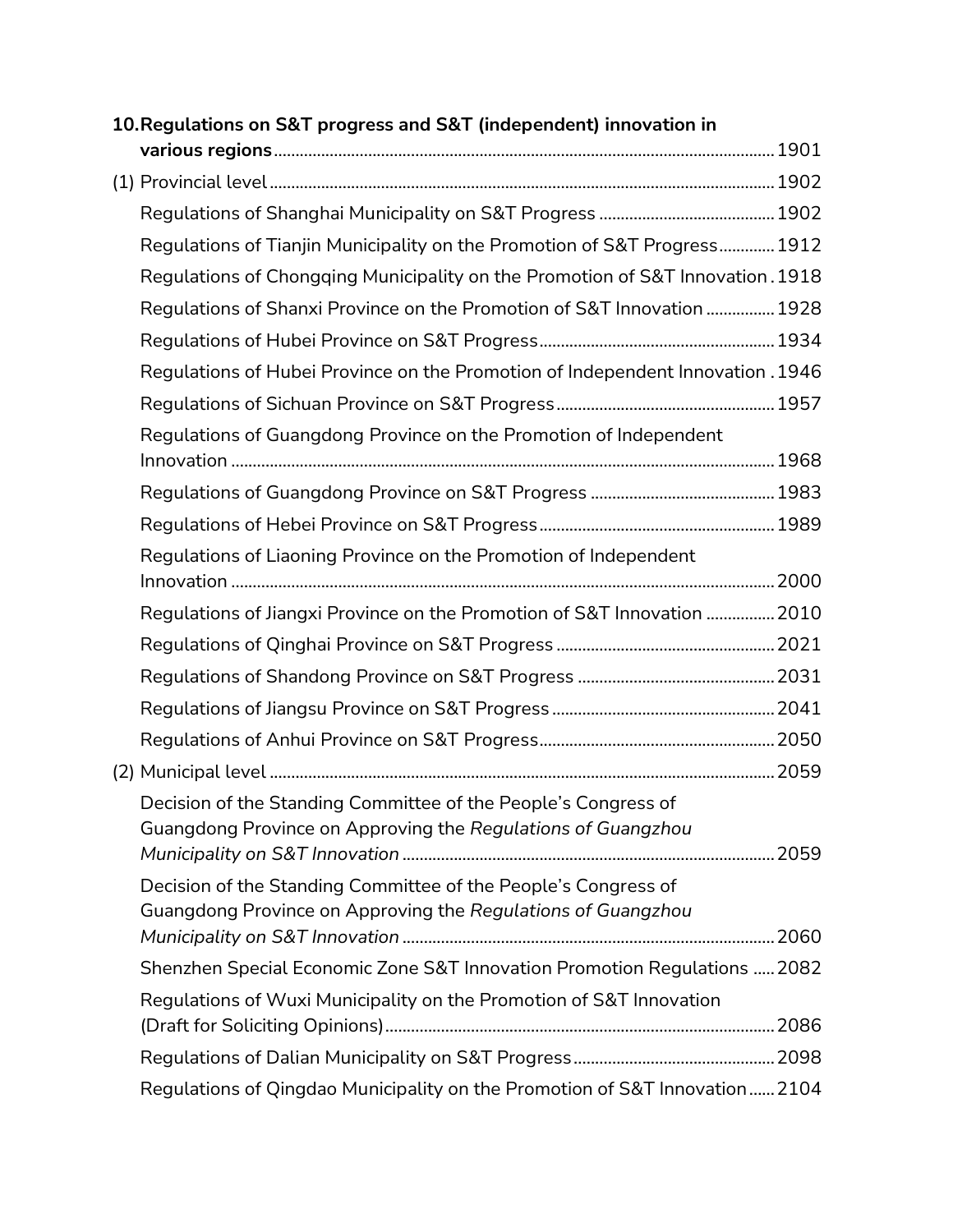| Regulations of Ningbo Municipality on the Promotion of S&T Innovation  2113                                                                              |  |
|----------------------------------------------------------------------------------------------------------------------------------------------------------|--|
| Regulations of Xiamen Special Economic Zone on S&T Progress 2120                                                                                         |  |
|                                                                                                                                                          |  |
|                                                                                                                                                          |  |
|                                                                                                                                                          |  |
|                                                                                                                                                          |  |
|                                                                                                                                                          |  |
| Liaoning Province Technology Market Management Regulations  2145                                                                                         |  |
|                                                                                                                                                          |  |
|                                                                                                                                                          |  |
| Jiangxi Province Technology Market Management Regulations 2160                                                                                           |  |
|                                                                                                                                                          |  |
| Qinghai Province Technology Market Management Measures 2168                                                                                              |  |
| Guangxi Zhuang Autonomous Region Technology Market Management                                                                                            |  |
| Inner Mongolia Autonomous Region Technology Market Management                                                                                            |  |
|                                                                                                                                                          |  |
| Hubei Province Technology Market Management Regulations  2187                                                                                            |  |
|                                                                                                                                                          |  |
|                                                                                                                                                          |  |
| Shanxi Province Technology Market Management Regulations  2202                                                                                           |  |
|                                                                                                                                                          |  |
| Anhui Province Technology Market Management Regulations  2211                                                                                            |  |
|                                                                                                                                                          |  |
| Yunnan Province Technology Market Management Regulations 2221                                                                                            |  |
| Guizhou Province Technology Market Management Regulations 2227                                                                                           |  |
|                                                                                                                                                          |  |
| 12. Other relevant policies of some key provinces and cities  2237                                                                                       |  |
|                                                                                                                                                          |  |
| Circular on the Issuance of the Measures for the Administration of Special<br>Support Funds for the Conversion of High-Tech Achievements in Shanghai2238 |  |
|                                                                                                                                                          |  |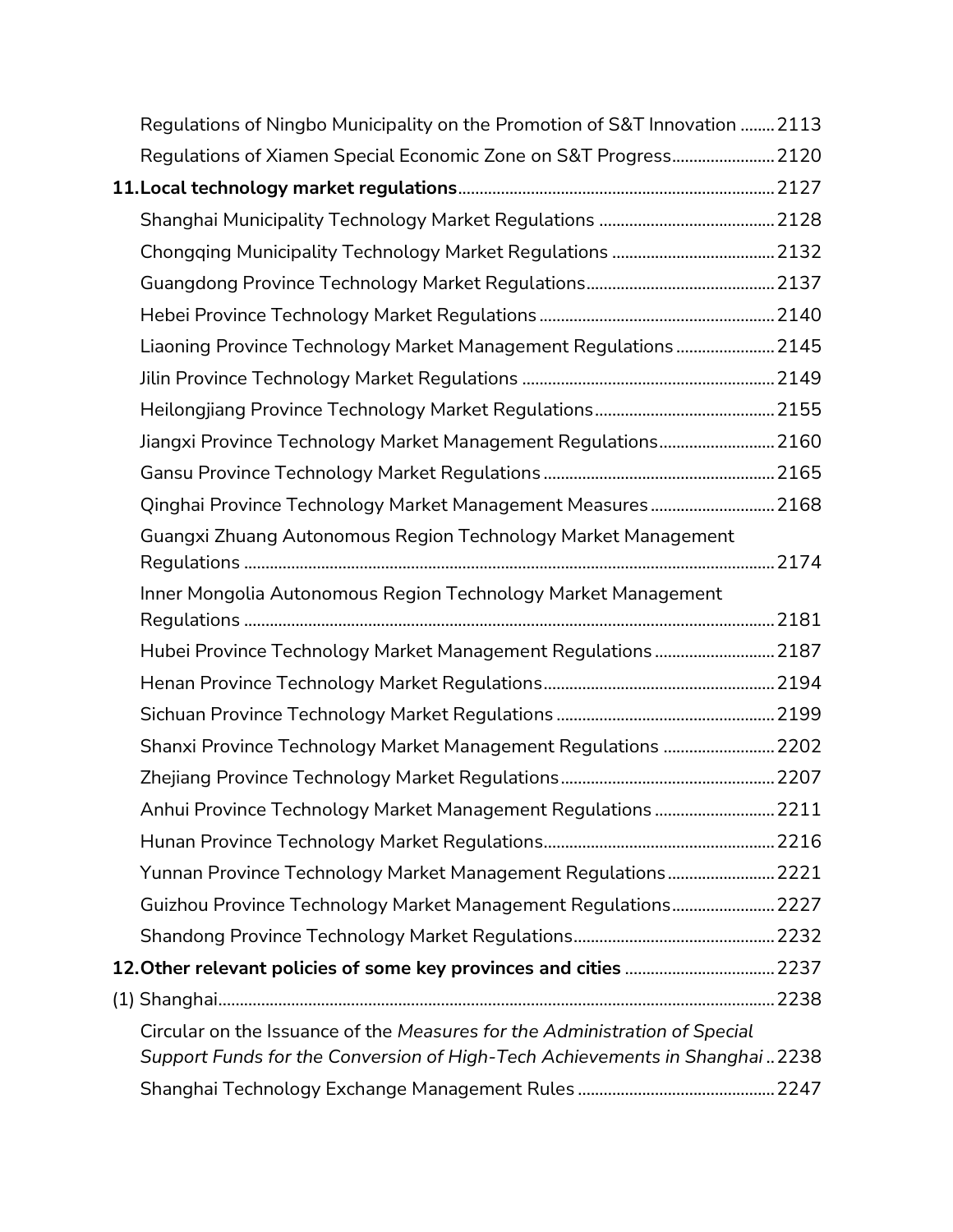| Regulations of Shanghai Municipality on Promoting the Construction of                                                                                                                                                                                                                                                                     |  |
|-------------------------------------------------------------------------------------------------------------------------------------------------------------------------------------------------------------------------------------------------------------------------------------------------------------------------------------------|--|
| Circular on Issuing the Implementation Measures for Further Expanding the<br>Autonomy of the Scientific Research Activities of Institutions of Higher<br>Education, Scientific Research Institutions, and Medical and Health                                                                                                              |  |
| Shanghai Action Plan for the Construction of the Minhang [District]<br>National S&T Achievement Transfer and Conversion Demonstration Zone                                                                                                                                                                                                |  |
| Circular on Issuing the Shanghai Action Plan for Promoting the Transfer<br>and Conversion of S&T Achievements into Practical Applications (2017-                                                                                                                                                                                          |  |
| Shanghai Municipality Implementation Plan for Deepening the Reform of                                                                                                                                                                                                                                                                     |  |
| Circular of the Municipal Government on Issuing the Regulations of                                                                                                                                                                                                                                                                        |  |
| Circular on Issuing the Shanghai Municipal S&T Plan Project Management                                                                                                                                                                                                                                                                    |  |
| Circular of the Shanghai Municipal Administration of Market Supervision on<br>Extending the Validity Period of the Opinions of the Shanghai Municipal<br>Administration of Market Supervision Supporting the Development of                                                                                                               |  |
| Opinions on Further Deepening the Reform of the S&T System and<br>Mechanisms and Enhancing the Sourcing Ability of S&T Innovation Centers. 2308                                                                                                                                                                                           |  |
| Measures of Shanghai Municipality for the Administration of Joint<br>Evaluation of Newly Purchased Large-Scale Scientific Instruments and                                                                                                                                                                                                 |  |
| Circular on the Issuance of the Measures of Shanghai Municipality on the<br>Administration of S&T Innovation Vouchers (for Trial Implementation)  2324                                                                                                                                                                                    |  |
| Circular of the Municipal Commission of Commerce, Municipal<br>Development and Reform Commission, and Municipal Economic<br>Information Commission on Issuing the Implementation Opinions on<br>Promoting the Innovation and Improvement of the Municipal National<br>Economic and Technological Development Zones to Create New Bastions |  |
| Implementation Opinions on Promoting the Innovation and Improvement of                                                                                                                                                                                                                                                                    |  |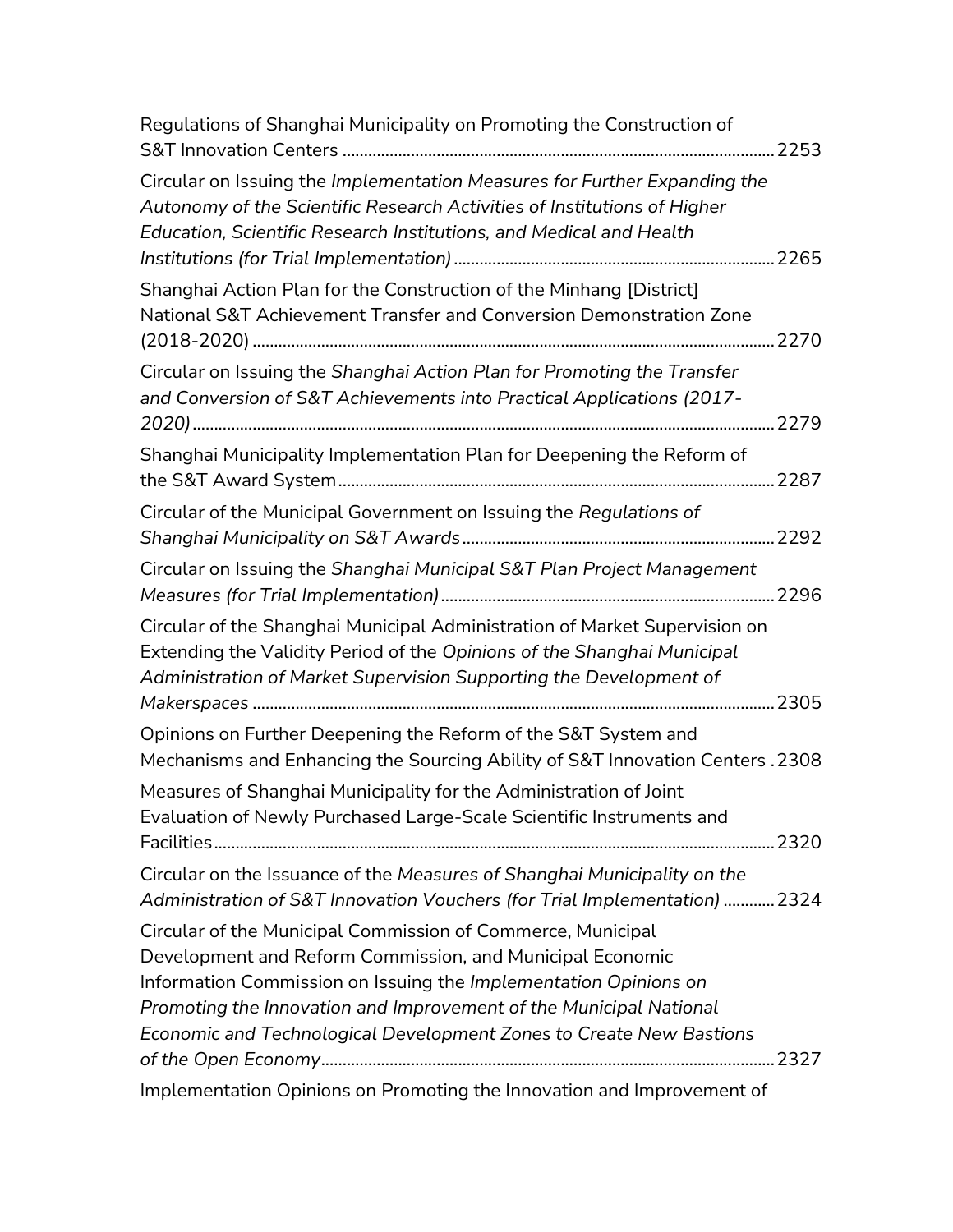| the Municipal National Economic and Technological Development Zones to                                                                                                                                                 |  |
|------------------------------------------------------------------------------------------------------------------------------------------------------------------------------------------------------------------------|--|
| Regulations of Shanghai Municipality on Promoting the Development of                                                                                                                                                   |  |
| Regulations of Shanghai Municipality on the Protection of Intellectual                                                                                                                                                 |  |
| Implementation Opinions on Further Supporting and Encouraging the<br>Innovation and Entrepreneurship of Scientific Researchers in Public                                                                               |  |
| Circular of the Shanghai Municipal People's Government on Issuing the<br>Provisions on Encouraging Overseas Chinese to Work and Start Businesses                                                                       |  |
| Circular of the Shanghai Municipal Science and Technology Commission on<br>Issuing the Administrative Measures for Technology Innovation Funding<br>Programs for Technology-Based Small and Medium-Size Enterprises in |  |
|                                                                                                                                                                                                                        |  |
|                                                                                                                                                                                                                        |  |
|                                                                                                                                                                                                                        |  |
| Circular on Issuing the Implementation Rules for Jiangsu Province                                                                                                                                                      |  |
| Circular on Issuing the Several Measures on Improving S&T Evaluation and<br>Eliminating the Negative Orientation of "Publications Authored Only" in                                                                    |  |
| Circular on Issuing the Implementation Plan for the Implementation of<br>"Several Measures to Support the Resumption of Work and Production and<br>the Stable Operation of the Economy through S&T Innovation" 2382    |  |
| Circular on Issuing the Guidelines for the Construction of the Jiangsu<br>Technology Innovation Center (2020 Edition) Document No. 325 (2020) 2388                                                                     |  |
| Circular of the Provincial Department of Science and Technology and the<br>Provincial State-Owned Assets Supervision and Administration<br>Commission on Issuing the Implementation Opinions on Further Promoting      |  |
| Provincial Government Implementation Opinions on Accelerating the                                                                                                                                                      |  |
| General Office of the Provincial Government Issuance of the Circular on the<br>Implementation Plan for Promoting the Integration of Technology and                                                                     |  |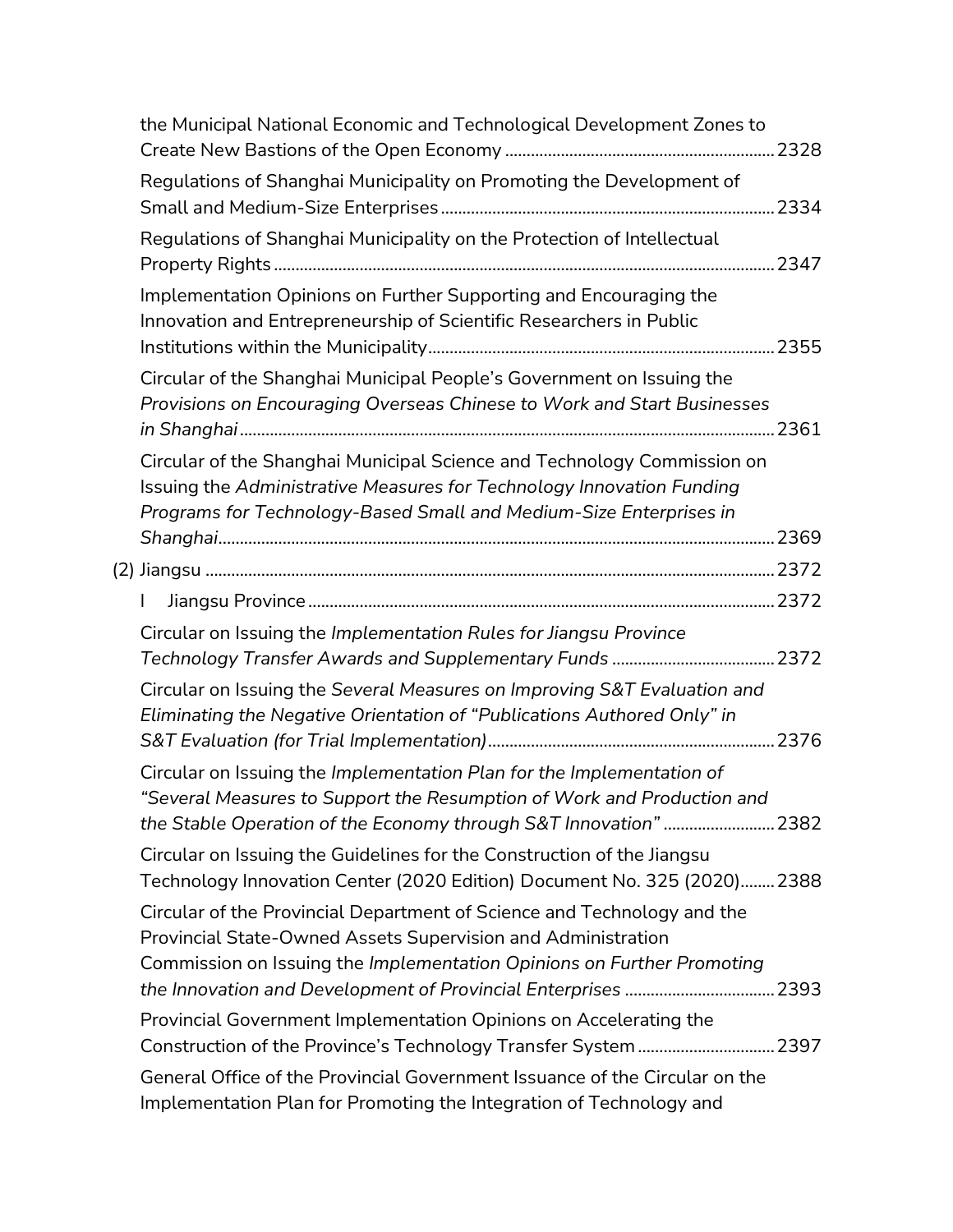| Industry and Accelerating the Conversion of S&T Achievements into                                                                                                                                                                                                                                                                                            |  |
|--------------------------------------------------------------------------------------------------------------------------------------------------------------------------------------------------------------------------------------------------------------------------------------------------------------------------------------------------------------|--|
| Circular of the Jiangsu Provincial CCP Committee and the Jiangsu Provincial<br>People's Government on Issuing Several Policies on Deepening the Reform<br>of the S&T System and Mechanisms to Promote High-Quality Development 2409                                                                                                                          |  |
| Regulations of the Southern Jiangsu National Independent Innovation                                                                                                                                                                                                                                                                                          |  |
|                                                                                                                                                                                                                                                                                                                                                              |  |
| $\mathbf{H}$                                                                                                                                                                                                                                                                                                                                                 |  |
| Implementation Measures of Nanjing Municipality for S&T Achievement<br>Transfer and Conversion Income Economic Contribution Rewards (for Trial                                                                                                                                                                                                               |  |
|                                                                                                                                                                                                                                                                                                                                                              |  |
| Several Opinions of the Suzhou Municipal CCP Committee and the Suzhou<br>Municipal People's Government on Supporting the Accelerated<br>Construction of the National Biopharmaceutical Technology Innovation<br>Center, the National Third-Generation Semiconductor Technology<br>Innovation Center, and the National New Generation Artificial Intelligence |  |
| Suzhou Municipal Implementation Rules for Technology Transfer System                                                                                                                                                                                                                                                                                         |  |
| Several Policies and Measures of the Suzhou Municipal CCP Committee<br>and the Suzhou Municipal People's Government on Building a First-Class<br>Innovation Ecosystem and a Famous City for Innovation and                                                                                                                                                   |  |
| Circular of the Office of the Municipal Government on Issuing the<br>Implementation Plan for the Construction of the National Demonstration<br>Zone for the Transfer and Conversion of S&T Achievements in Suzhou                                                                                                                                            |  |
|                                                                                                                                                                                                                                                                                                                                                              |  |
| Implementation Opinions of the Municipal Government on Accelerating the                                                                                                                                                                                                                                                                                      |  |
| Municipal Government Office Forwarding of the Circular of the Municipal<br>Federation of Trade Unions and Other Departments on Several Measures to<br>Promote the Construction of the Economic Benefit Sharing Mechanisms for<br>S&T Achievements of the Wuxi Model Worker Innovation Studio 2455                                                            |  |
| Circular of the Wuxi Municipal CCP Committee and the Wuxi Municipal                                                                                                                                                                                                                                                                                          |  |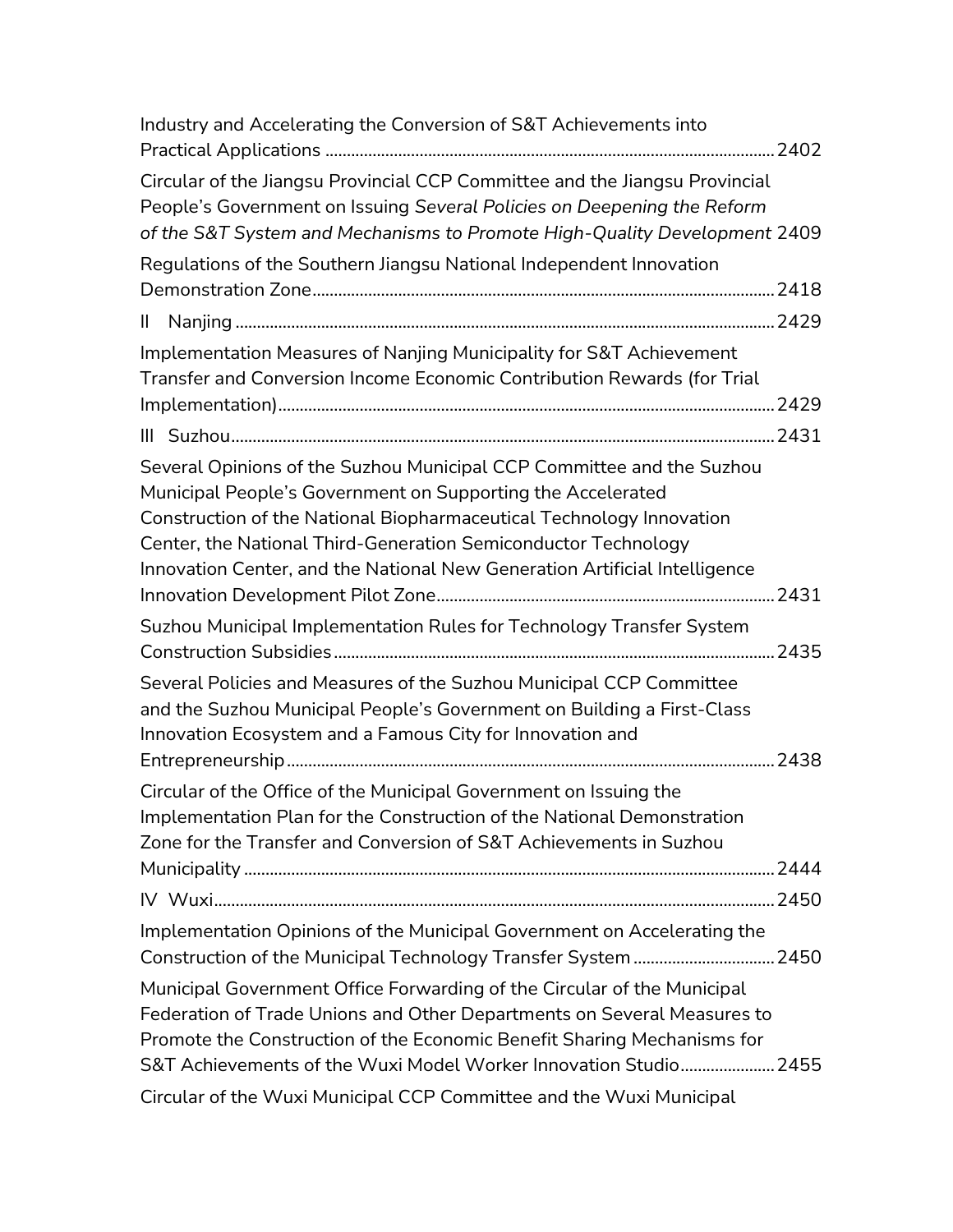| People's Government on Issuing the Several Policies and Measures on<br>Deepening the Implementation of Innovation-Driven Core Strategies and                                                                                                                                                |      |
|---------------------------------------------------------------------------------------------------------------------------------------------------------------------------------------------------------------------------------------------------------------------------------------------|------|
|                                                                                                                                                                                                                                                                                             |      |
|                                                                                                                                                                                                                                                                                             |      |
| Circular of the Zhejiang Provincial Department of Science and Technology<br>on Issuing the Zhejiang Province Technology Transfer System Construction                                                                                                                                        |      |
|                                                                                                                                                                                                                                                                                             |      |
| Circular of the General Office of the Zhejiang Provincial CCP Committee<br>and the General Office of the Zhejiang Provincial People's Government on<br>Issuing the Implementation Opinions on the Execution of the Distribution                                                             |      |
| $\mathsf{II}$                                                                                                                                                                                                                                                                               |      |
| Circular on the Issuance of the Administrative Measures for the Conversion<br>Funds of S&T Achievements into Practical Applications in Hangzhou                                                                                                                                             |      |
|                                                                                                                                                                                                                                                                                             |      |
| Measures for the Recognition and Management of the Hangzhou High-                                                                                                                                                                                                                           |      |
|                                                                                                                                                                                                                                                                                             |      |
|                                                                                                                                                                                                                                                                                             |      |
| Circular of the People's Government of Guangdong Province on Several                                                                                                                                                                                                                        |      |
| $\mathsf{II}$                                                                                                                                                                                                                                                                               | 2499 |
| Circular of the Bureau of Science, Technology, Industry and Information<br>Technology of Yuexiu District of Guangzhou Municipality on Issuing the<br>Action Plan for Promoting the Transfer and Conversion of S&T<br>Achievements into Practical Applications in Yuexiu District, Guangzhou |      |
| Circular of the Guangzhou Municipal S&T Bureau on Issuing the                                                                                                                                                                                                                               |      |
| Administrative Measures for the Guangzhou Municipal Guidance Fund for                                                                                                                                                                                                                       |      |
| Guangzhou Action Plan for Promoting the Transfer and Conversion of S&T                                                                                                                                                                                                                      |      |
| Circular of the Guangzhou Municipal S&T Innovation Commission, State                                                                                                                                                                                                                        |      |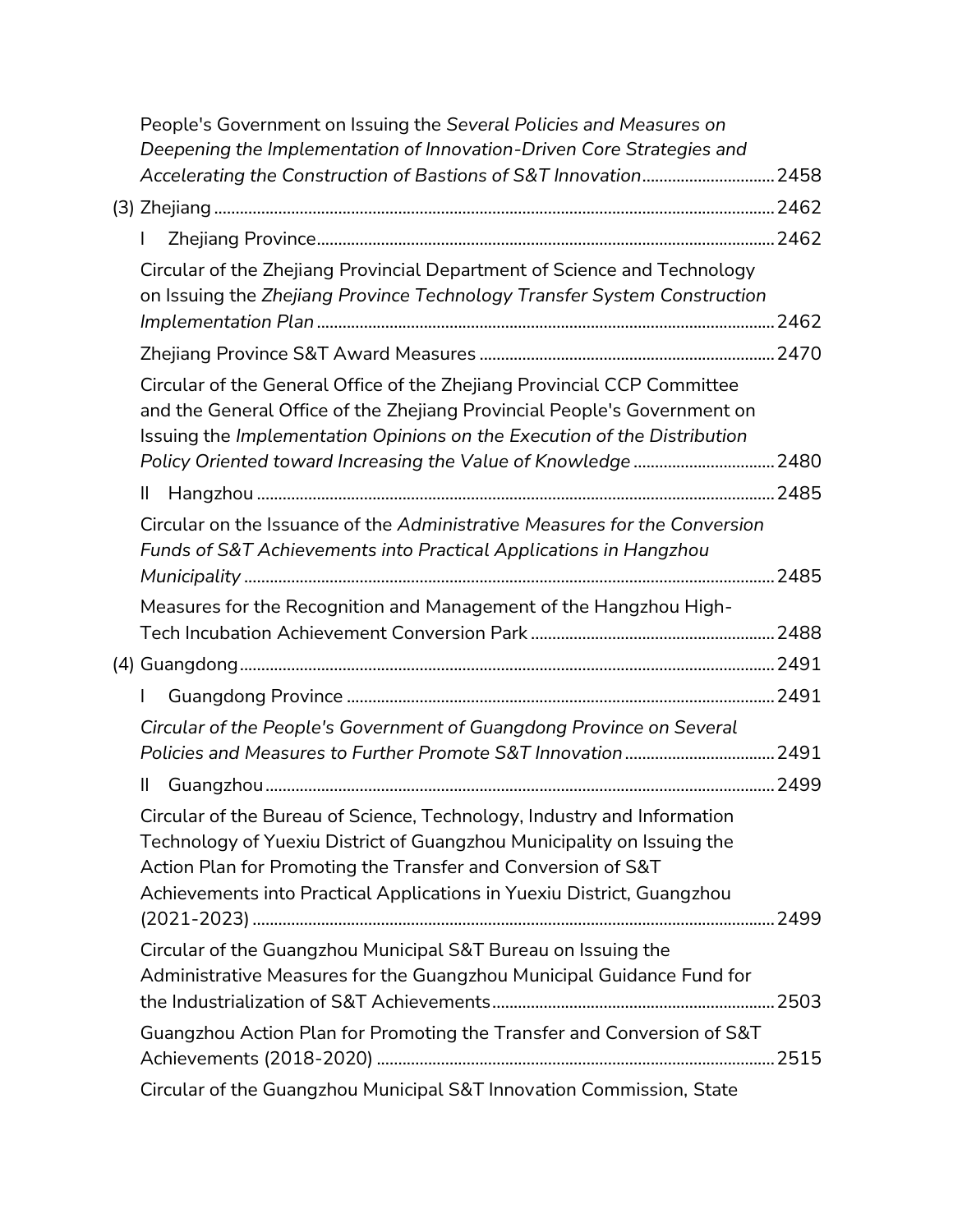| Taxation Administration, and Guangzhou Municipal Taxation Bureau on                                                                                                                                                            |  |
|--------------------------------------------------------------------------------------------------------------------------------------------------------------------------------------------------------------------------------|--|
| Strengthening the Recognition and Registration of Technology Contracts 2520                                                                                                                                                    |  |
|                                                                                                                                                                                                                                |  |
| Circular of the General Office of the Shenzhen Municipal People's<br>Government on Issuing Several Measures of Shenzhen Municipality on<br>Further Promoting the Industrialization of S&T Achievements 2524                    |  |
| Shenzhen Special Economic Zone Regulations on Technological Innovation 2530                                                                                                                                                    |  |
| Circular of the Shenzhen Municipal S&T Innovation Commission on Issuing<br>the Shenzhen Technology Transfer and Achievement Conversion Project                                                                                 |  |
| Shenzhen Special Economic Zone National Independent Innovation                                                                                                                                                                 |  |
| Circular of the Shenzhen Municipal People's Government on Issuing<br>Implementation Measures on Strengthening Basic Scientific Research 2563                                                                                   |  |
| Shenzhen Municipal Implementation Measures on Strengthening Basic                                                                                                                                                              |  |
| Circular of the Shenzhen Municipal S&T Innovation Commission on Issuing<br>the Measures for the Administration of Shenzhen S&T Innovation Vouchers . 2570                                                                      |  |
| Circular of the Shenzhen Municipal S&T Innovation Commission on Issuing<br>the Shenzhen Municipality Project Management Measures for the                                                                                       |  |
| Circular of the Shenzhen Municipal S&T Innovation Commission on Issuing<br>Shenzhen Entrepreneurship Project Management Measures 2582                                                                                          |  |
| Shenzhen Municipal Entrepreneurship Project Management Measures 2582                                                                                                                                                           |  |
| Circular of the Shenzhen Municipal S&T Innovation Commission on Issuing<br>the Measures for the Management of the Construction and Operation of                                                                                |  |
| Circular of the Shenzhen Municipal S&T Innovation Commission on Issuing<br>the Measures for the Rent Reduction and Exemption of Industrial Housing<br>in Shenzhen High-Tech Zone Government Investment and Financing Park 2594 |  |
| Circular of the Shenzhen Municipal S&T Innovation Commission on Issuing<br>the Shenzhen Special Administrative Measures for Technological Research 2597                                                                        |  |
| Shenzhen Municipal Technical Research Special Administrative Measures 2597                                                                                                                                                     |  |
| Shenzhen Municipal S&T Program's Project Implementation Process and<br>Acceptance Management Measures (for Trial Implementation)  2604                                                                                         |  |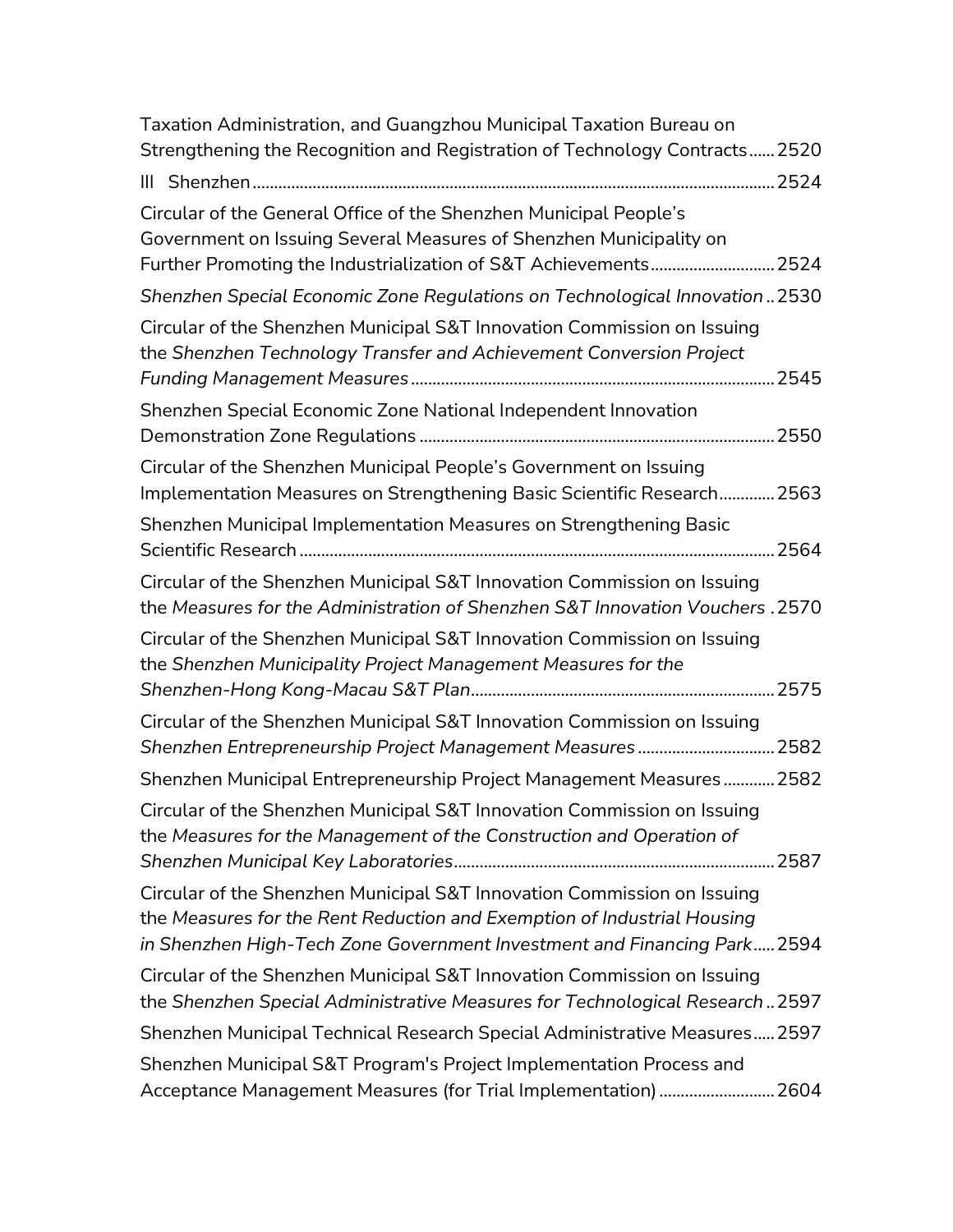| Circular of the Shenzhen Municipal S&T Innovation Commission on Issuing<br>the Measures for the Management of Shenzhen Excellent Technological                                                                             |  |
|----------------------------------------------------------------------------------------------------------------------------------------------------------------------------------------------------------------------------|--|
| Circular of the Shenzhen Development and Reform Commission on Issuing<br>the Special Fund Support Policy for the Independent Research Fields of<br>Major Scientific Research Platforms of the Shenzhen Development and     |  |
| Special Fund Support Policy for the Independent Research Fields of Major<br>Scientific Research Platforms of the Shenzhen Development and Reform                                                                           |  |
| Circular of the Shenzhen Municipal Human Resources and Social Security<br>Bureau on the Application and Management of Ph.D. Innovation and                                                                                 |  |
| Circular of the Shenzhen Municipal Bureau of Industry and Information<br>Technology on the Issuance of the Regulations of the Shenzhen Bureau of<br>Industry and Information Technology on the Construction and Management |  |
| Regulations of the Shenzhen Bureau of Industry and Information<br>Technology on the Construction and Management of Manufacturing                                                                                           |  |
| Circular of the General Office of the Shenzhen Municipal People's<br>Government on Issuing the Measures for the Administration of Innovative                                                                               |  |
| Shenzhen Municipal Measures for the Administration of Innovative                                                                                                                                                           |  |
| Circular of the Shenzhen Municipal S&T Innovation Commission and<br>Shenzhen Municipal Health Commission on Issuing the Administrative<br>Measures of the Shenzhen Clinical Medical Research Center 2642                   |  |
| Circular of the Shenzhen Municipal S&T Innovation Commission on Issuing<br>the Shenzhen Municipality Criteria for Foreign "High-Level, Elite, Cutting-                                                                     |  |
|                                                                                                                                                                                                                            |  |
| Circular of the Chongqing Municipal Bureau of Science and Technology on<br>Issuing Detailed Implementation Rules for the Special Project on                                                                                |  |
| Technological Innovation and Application Development of Chongqing S&T                                                                                                                                                      |  |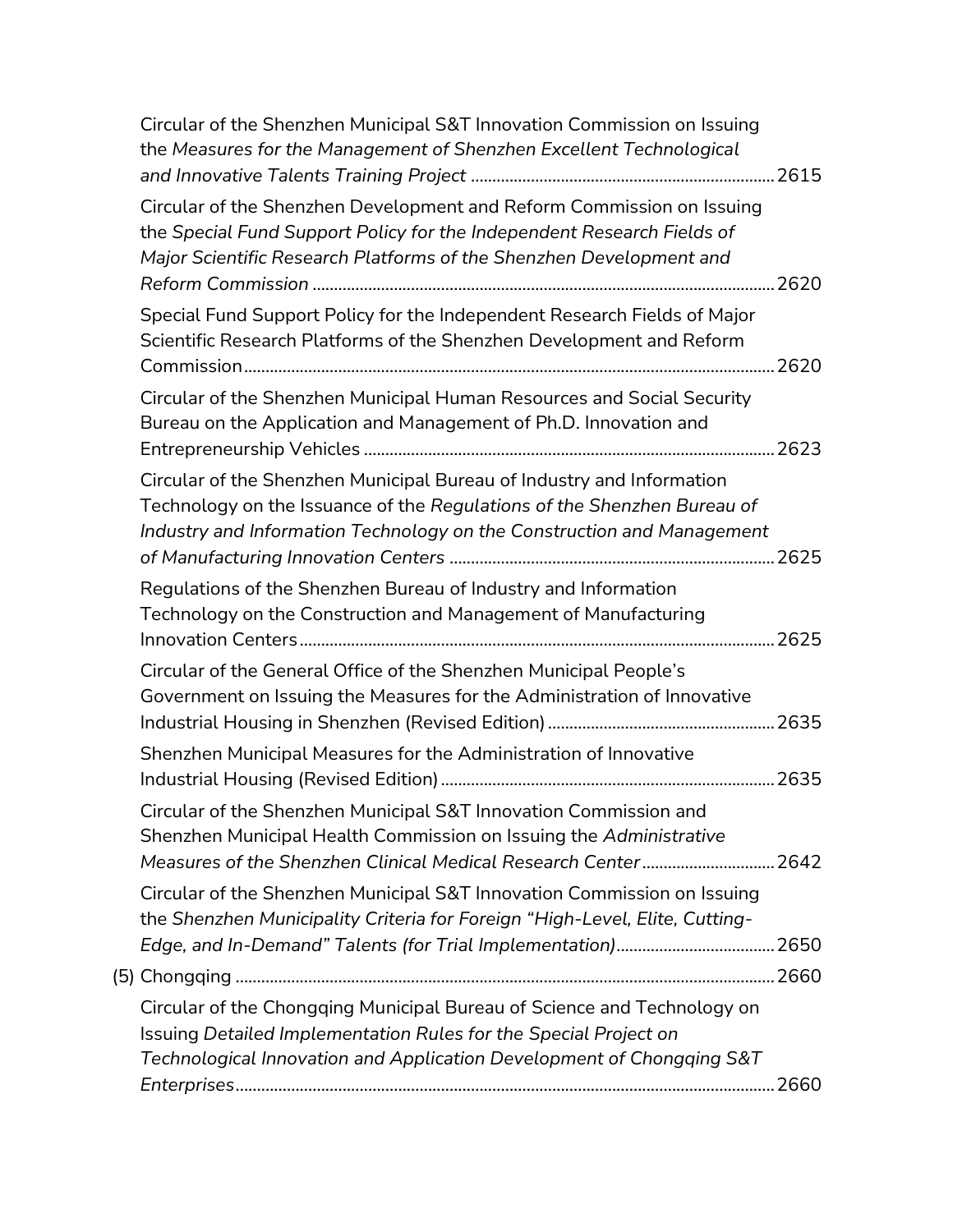| General Office of the Chongqing Municipal People's Government<br>Forwarding of the Circular of the Municipal Education Commission and<br>Municipal Bureau of Science and Technology on Several Measures to<br>Further Promote the Conversion of S&T Achievements into Practical                    |  |
|----------------------------------------------------------------------------------------------------------------------------------------------------------------------------------------------------------------------------------------------------------------------------------------------------|--|
| Applications at Institutions of Higher Education and Scientific Research                                                                                                                                                                                                                           |  |
|                                                                                                                                                                                                                                                                                                    |  |
|                                                                                                                                                                                                                                                                                                    |  |
|                                                                                                                                                                                                                                                                                                    |  |
| Circular of Seven Departments Including the Sichuan Provincial<br>Department of Science and Technology on the Issuance of the Specific<br>Measures to Eliminate the Negative Orientation of "Publications Authored<br>Only" in S&T Evaluation in Sichuan Province (for Trial Implementation)  2670 |  |
| Circular of 10 Departments Including the Sichuan Provincial Department of<br>Science and Technology on Issuing the Implementation Opinions on<br>Deepening Reforms for Granting Scientific Researchers Title Ownership of                                                                          |  |
| Circular of the People's Government of Sichuan Province on Supporting the<br>Transfer and Conversion of Major National S&T Special Achievements in                                                                                                                                                 |  |
| Circular of the General Office of the People's Government of Sichuan<br>Province on Issuing the Pilot Demonstration Implementation Plan for the<br>Transfer and Conversion of the National Major S&T Special Achievements                                                                          |  |
| Chengdu-Deyang-Mianyang National S&T Achievement Transfer and<br>Conversion Demonstration Zone Construction Implementation Plan 2692                                                                                                                                                               |  |
| Circular of the General Office of the Sichuan Provincial People's<br>Government on Issuing Key Points for the Conversion of S&T Achievements                                                                                                                                                       |  |
| Guidelines for the Construction of Demonstration Zones for the Transfer<br>and Conversion of S&T Achievements into Practical Applications in Sichuan                                                                                                                                               |  |
| Measures for Record-Keeping regarding Demonstration Enterprises for the<br>Conversion of S&T Achievements in Sichuan Province (for Trial                                                                                                                                                           |  |
| Work Plan for the "Ten Big Initiatives" for the Conversion of S&T                                                                                                                                                                                                                                  |  |
|                                                                                                                                                                                                                                                                                                    |  |